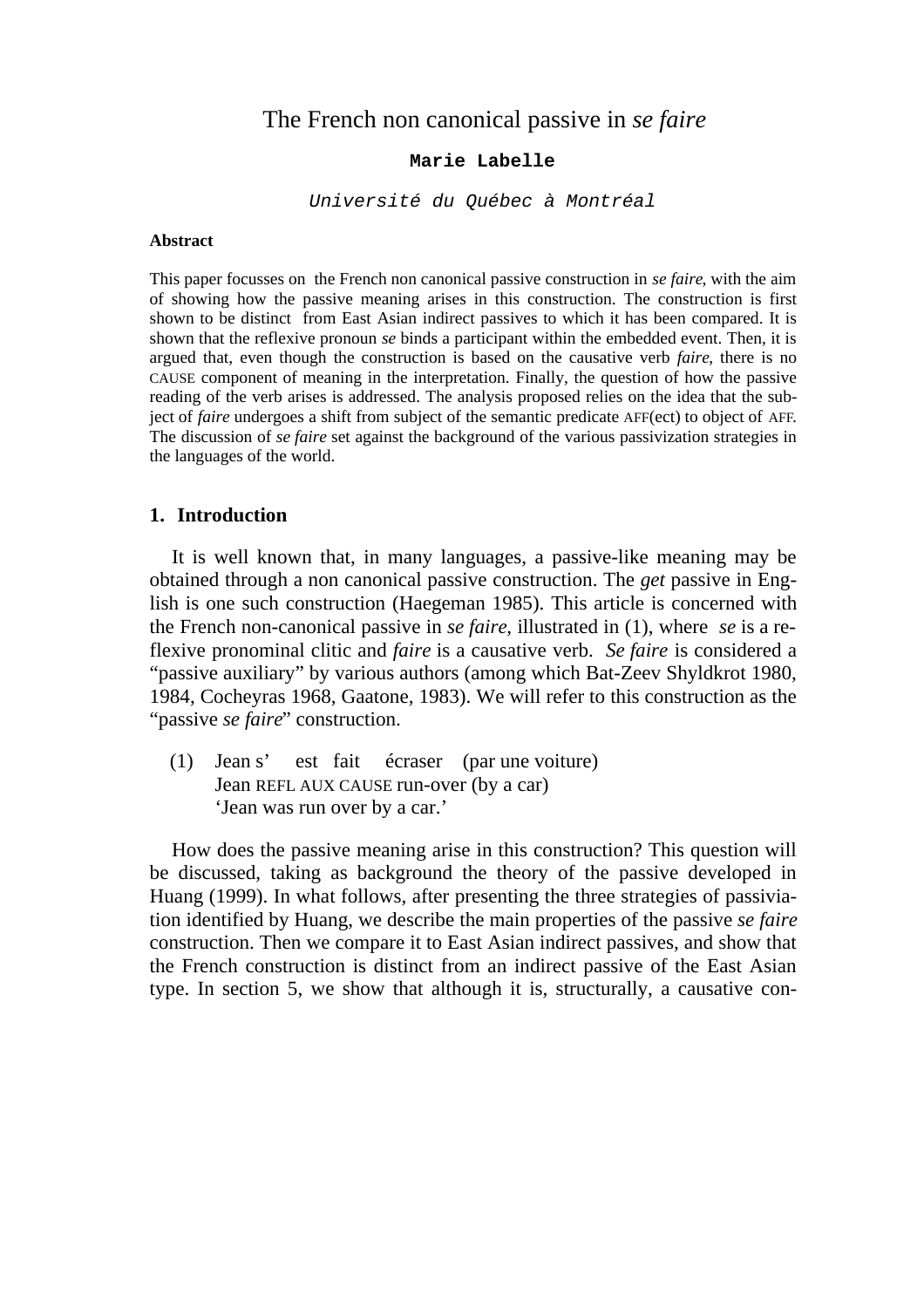struction, the passive *se faire* construction has no causative component of meaning. Finally, starting with the observation that an alternation between a causative reading and a passive reading of the same construction is attested in various languages, we ask how this is possible, and conclude with a proposal to account for the French alternation.

### **2. Three strategies of passivization**

Huang (1999) identifies three strategies of passivization: raising, control, and null operator movement. The canonical passive construction is obtained through raising of an internal argument to the surface subject position, as illustrated in (2).

- (2) Passive through Raising
	- a. English : John<sub>i</sub> was hit t<sub>i</sub>.
	- b. French : Jean<sub>i</sub> a été frappé t<sub>i</sub>. Jean AUX PASS hit-PRT

In the control strategy, a main verb meaning 'undergo [an event]' selects a 'passive' VP with internal NP-movement of PRO to [Spec, VP]. The subject of the main verb controls this PRO. Such an analysis has been proposed for Japanese 'ni passives' (Hoshi 1991, 1994a, b), as illustrated in (3), and is proposed by Huang for Mandarin Chinese short passives. Huang suggests that English *get*-passives are also of this type (4).

- (3) Passive through Control. John<sub>i</sub>-ga [<sub>VP</sub> PRO<sub>i</sub> Bill-ni t<sub>i</sub> nagur- ] -(r)are-ta.  $\overline{\phantom{a}}$ John-NOM Bill-BY hit PASS-PAST 'John was hit by Bill.'
- (4) John got  $[<sub>VP</sub> PRO<sub>i</sub> blamed t<sub>i</sub> for his mistake.]$ \_\_\_\_\_\_\_\_\_|

In the third type of passive construction, a main verb meaning 'get, acquire, or end up with the property of ...' selects an active IP, and there is null operator (NOP) movement of the object of the embedded verb within the IP complement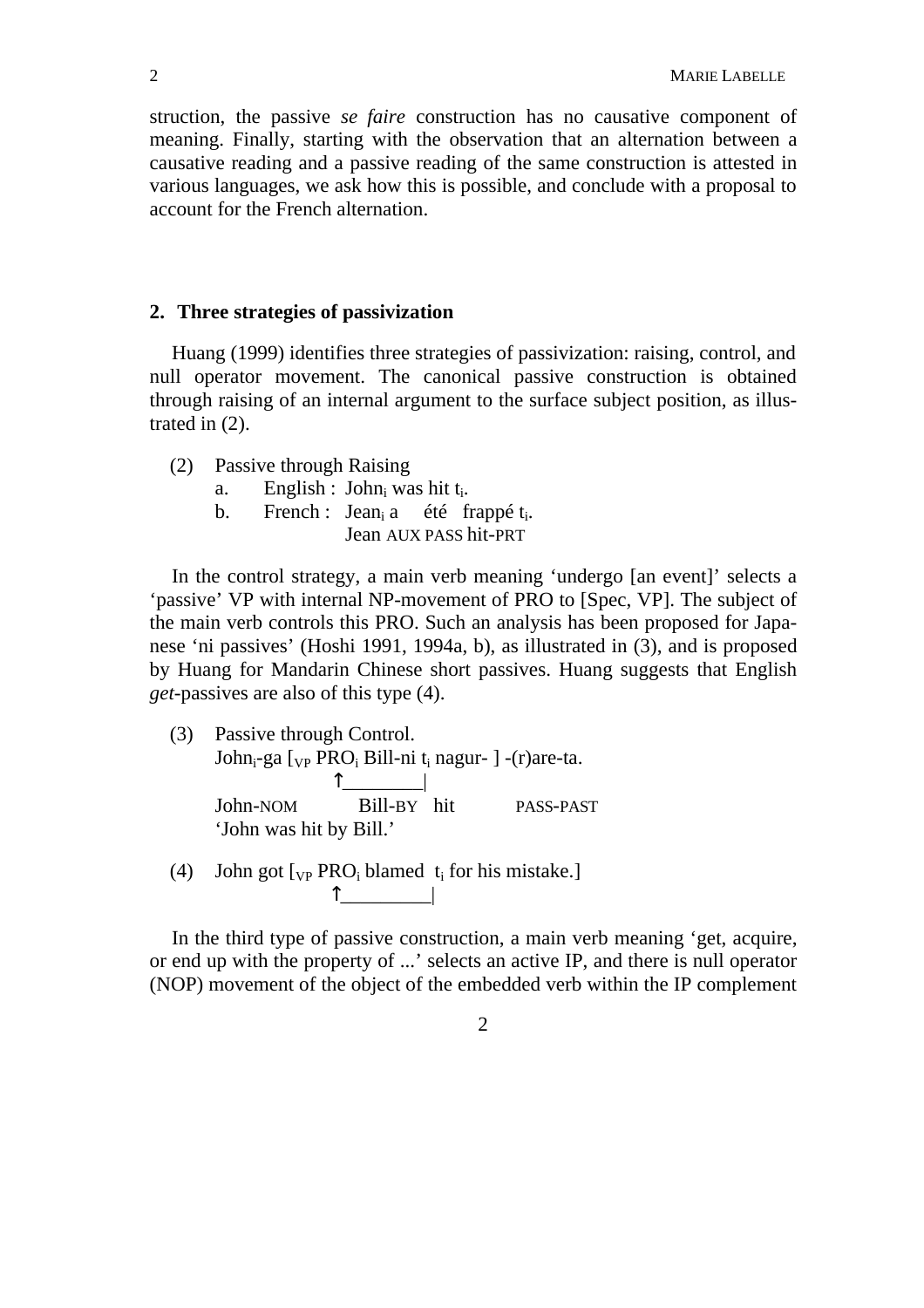#### French se faire

of the main verb. This is illustrated in (5), with Huang's analysis of Mandarin Chinese long passives (i.e. passives with a *by*-phrase). This construction is similar to a *tough*-construction, but with the null operator adjoined to IP. The embedded IP functions like a predicate on the surface subject, the null operator being coindexed with it.

(5) Zhangsani bei [IP NOP<sub>i</sub> Lisi da le t<sub>i</sub>].  $\vert$  predication  $\vert$   $\vert$   $\vert$  movement  $\vert$ Zhangsan PASS Lisi hit PERF 'Zhangsan was hit by Lisi.'

The three passivization strategies illustrate Chomsky (1995:388)'s claim that there are "no grammatical consructions (relative clauses, passives, etc.) except as taxonomic artifacts". The different passive constructions are distinct constructions making use of distinct operations allowed by UG. They share the following characteristics: (i) A missing NP position obtained through movement (NP-movement or NOP movement); (ii) coindexation of the surface subject with that missing NP through NP-movement, control or predication. In the second and third construction, the meaning of the main verb plays a crucial part in the passive meaning.

We show here that *se faire* in (1) illustrates a fourth way of obtaining a passive meaning, this time through binding by a reflexive clitic: (i) A missing NP position within the embedded predicate is bound by a reflexive clitic on the main verb; (ii) the reflexive clitic on the main verb is coindexed with the subject of that verb. The surface subject is therefore coindexed with the missing NP *via* the reflexive clitic. The passive interpretation results from the fact that the subject of the main verb gets an *affected* interpretation.

#### **3. The construction in** *se faire*

Structurally, the *se faire* construction in (1) is a causative construction, more specifically the *faire par* construction illustrated in (6), where the external argument of embedded verb in the infinitive is suppressed and is optionally realized as a *by*-phrase. In that construction, *faire* forms a complex predicate with the lower verb, as shown by the fact that pronominal complements of the lower verb appear as clitics on *faire* (7).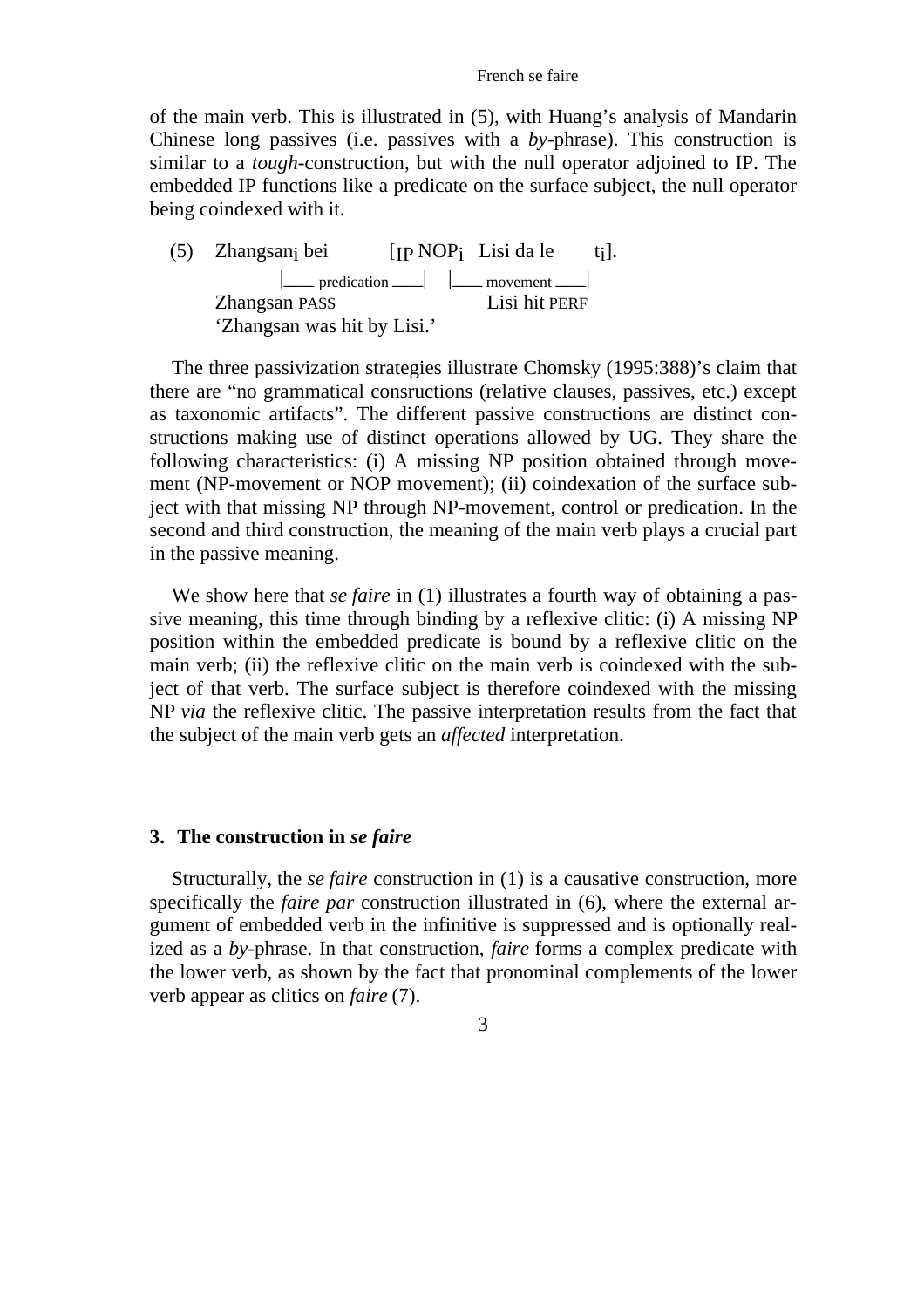- (6) Jean fait [offrir un poste à Paul (par son oncle)]. Jean CAUSE [offer a position to Paul (by his uncle)] 'Jean makes (his uncle) offer a position to Paul.'
- (7) Jean *le<sup>i</sup> lui<sup>j</sup>* fait [offrir  $e_i$   $e_j$  (par son oncle)]. Jean 3s-ACC 3s-DAT CAUSE offer (by his uncle) 'Jean makes (his uncle) offer it to him.' (him Jean)

This is not the place to discuss the theory of cliticisation in French nor the question of whether the clitic is a flexional affix on the verb or an independent element. It will simply be assumed that cliticization involves binding of some (empty) element within the predicate.

The passive *se faire* construction is a variant of (7) where the clitic on *faire* is reflexive. The reflexive clitic can be accusative or dative; in the third person, its form is always *se*. The passive interpretation arises only when there is a reflexive clitic. Example (7) has only a causative reading, but (8), where the dative clitic *lui* of (7) is replaced by *se*, is ambiguous between a causative reading (a) and a passive reading (b).

- (8) Jean *se le fait* offrir. Jean REFL 3s-ACC CAUSE offer
	- a. 'Jean<sub>i</sub> causes [(someone) to offer it to  $\lim_{i}$ .]'
	- b. 'Jean is offered it.'

The passive *se faire* construction is distinct from other constructions in *se faire* which involve ergative *se.* The ergative construction with *se*, illustrated in (9b) with the verb *casser* 'break', is a raising construction: *se* is said to absorb the external theta-role of the verb, this allowing the direct internal argument to raise to subject position.

|                       | (9) a. Jean a cassé le vase. b. Le vase s' est cassé. |  |                          |  |  |
|-----------------------|-------------------------------------------------------|--|--------------------------|--|--|
|                       | Jean AUX broken the vase                              |  | The vase REFL AUX broken |  |  |
| 'Jean broke the vase' |                                                       |  | 'The vase broke'         |  |  |

 In its lexical meaning—that is, outside of causative constructions— *faire*, means 'to make', 'to do'. An ergative use of this lexical verb is given in (10), where the transitive variant would mean 'x did not make the world in one day' (*x n'a pas fait le monde en un jour*). By suppressing the external argument of *faire*, *se* voids the subject position, allowing the object *le monde* 'the world' to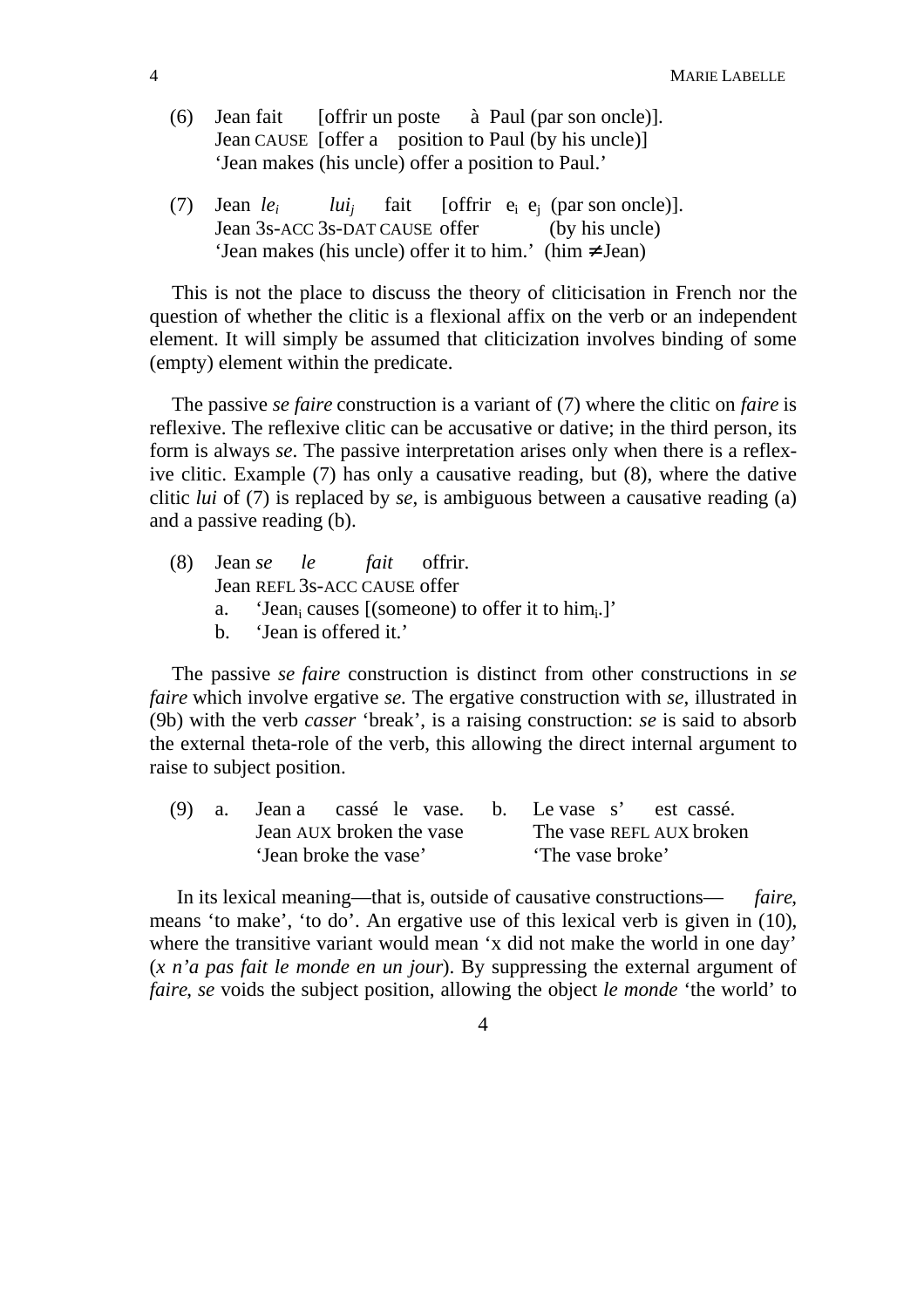raise.

(10) Le monde ne s' est pas fait en un jour. the world PRT REFL AUX NEG make in one day 'The world did not come to be (/was not made) in one day.'

Let us dismiss the hypothesis that in the passive interpretation illustrated in (1), *se faire* is the ergative variant of *faire,* that is, a raising construction similar to (10). The ergative construction is an unaccusative construction where the surface subject is always the direct internal argument of the verb; dative complements never raise to subject position in French. But the subject of *se faire* can correspond to the dative argument of the embedded predicate, as can be seen in (8). Consider also (11a) (similar examples are pointed out by Washio 1995:158). As shown in (11b), this clause cannot be passivized. Not only is it the case that dative objects do not raise in French (*lui* is a dative object), but also, *dessus* being a conflation of the preposition *sur* 'on' and a covert pronominal, there is no position within the embedded VP where *Jean* could have originated. Crucially, (11c) is perfect. This shows that the surface subject of passive *se faire* is not derived by NP raising. We assume here that the clitic pronouns *lui* in (11a) and *se* in (11c) bind *dessus* and the pronominal that it incorporates.

- $(11)$  a. Pierre lui<sub>i</sub> tape dessusi. Pierre 3s-DAT hits over 'Pierre is hitting him.' (him Pierre)
	- b. \*Jean a été tapé dessus. Jean AUX PASS hit-PART. over 'Jean has been hit.'
	- c. Jean se<sub>i</sub> fait [ taper dessus<sub>i</sub>.] Jean REFL f. hit on-him 'Jean is being hit.'

We conclude that passive *se faire* is not an ergative construction.

### **4. Is** *se faire* **an indirect passive?**

Both Washio (1993, 1995) and Huang (1999) link *se faire* to East Asian indi-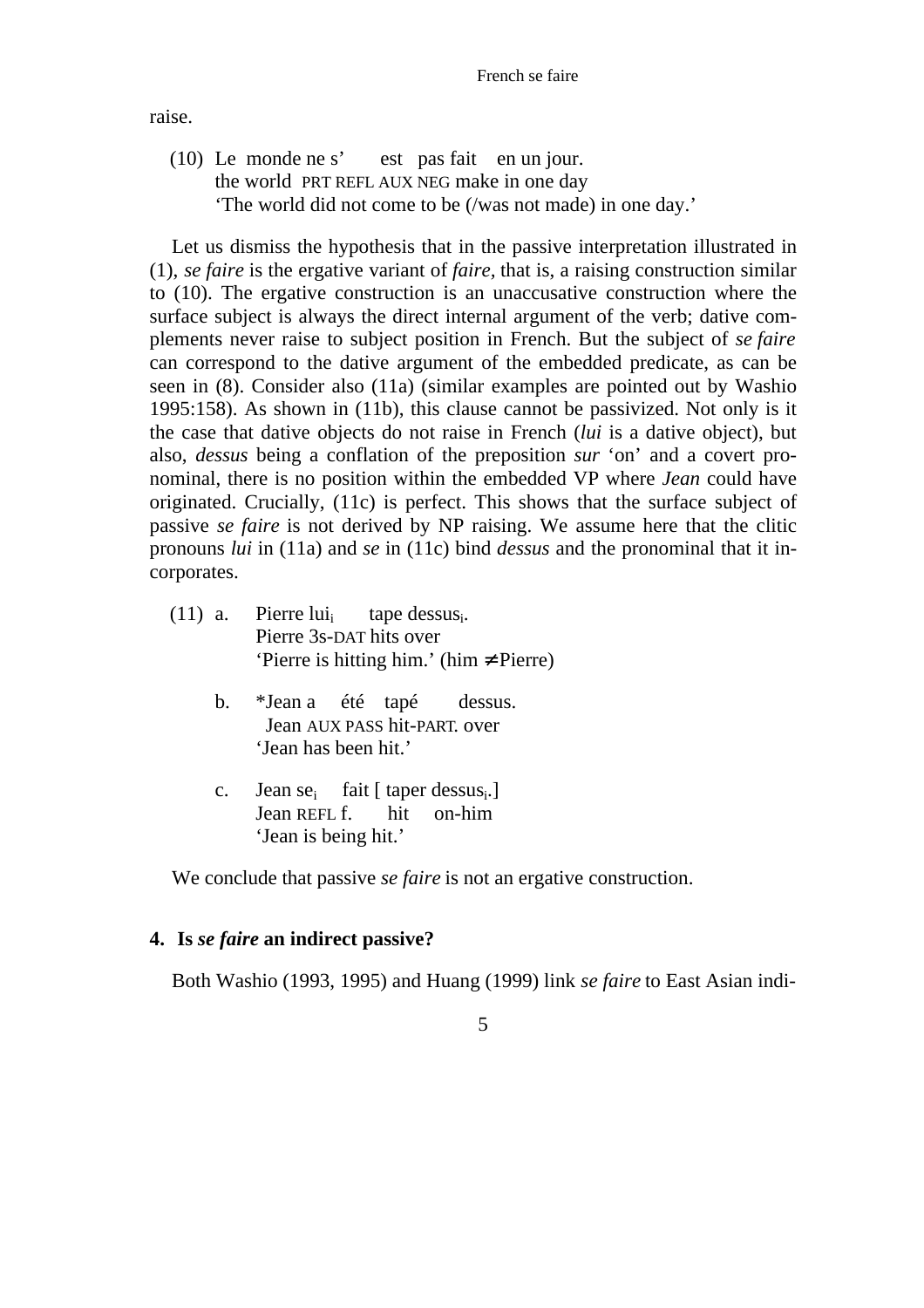rect passives. Huang (1999 :42) claims that Romance *se faire* constructions are "simply examples of what has been known as indirect passives in East Asian". In this section, we point out differences between *se faire* and indirect passives that cast doubt on the truth of this statement. We will use Japanese, for which indirect passives have been widely discussed, as the language of comparison for East Asian languages.

#### 4.1. Inclusive and exclusive indirect passives

In indirect passives, the subject is an extra argument with respect to the passive verb, which retains its direct object if it has one (12a). There are two types of indirect passives: *inclusive* or *subject included* indirect passives, and *exclusive* or *subject excluded* indirect passives. In the inclusive type, the surface subject of the passive verb is generally claimed to entertain a possessive relation with the object of the passive verb (Kubo 1992) (although for Washio, it is sufficient for the subject to entertain some relation—which could be pragmatic—with some object of the passive verb). Unaccusative verbs, where the unique argument of the (lower) verb is an internal argument, are possible in this construction (12b), but unergative verbs are excluded (Pylkkänen 1999, 2000).

#### (12) **Inclusive** or **Subject included** indirect passive:

- a. John-ga Mary-ni kodomo-o sikar-are-ta. (=Huang, ex. (80)) John-NOM Mary-DAT child-ACC scold-PASS-PAST John had his child scolded by Mary. (Lit. John<sub>i</sub> was scolded [his<sub>i</sub>] child by Mary.)
- b. Taroo-ga musuko-ni sin-are-ta. Taro-NOM son-DAT die-PASS-PAST 'Taro was affected by his son dying.'

In the exclusive type, there is no relation between the subject of the passive verb and some participant in the event. Unergative verbs may enter this construction, as shown in (13). This construction has a strong adversative reading, while the inclusive one has a more neutral interpretation.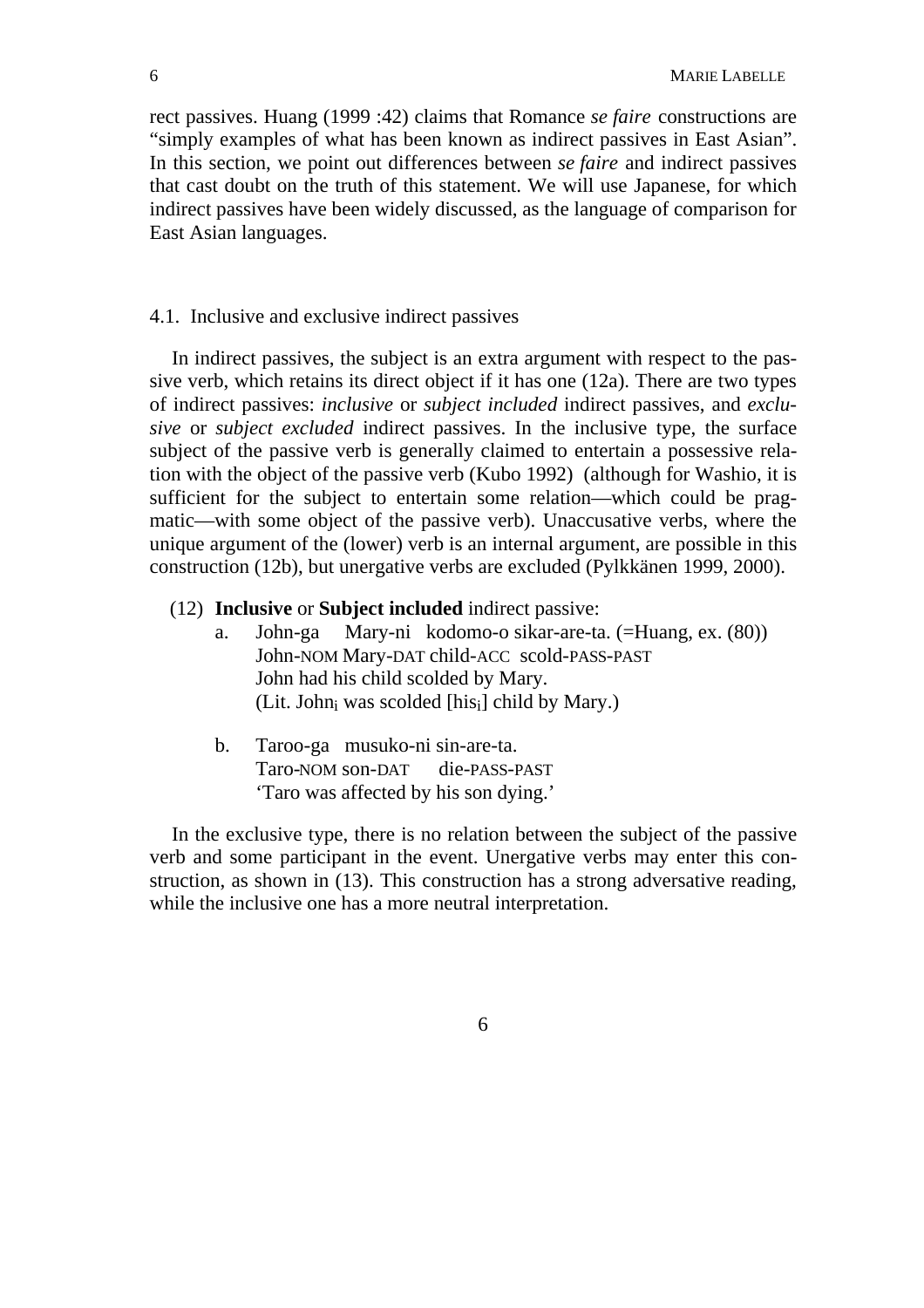(13) **Exclusive** or **Subject excluded** indirect passive: Taroo-ga ame-ni hur-are-ta. Taro-NOM rain-DAT fall-PASS-PAST 'Taro was rained on'

If canonical direct passives result from movement of an object of the (lower) verb by raising or NOP movement, what is the source of indirect passives? For Huang (1999), all passives involve movement. For inclusive indirect passives, Huang proposes that they result from movement of an 'outer' object of the (lower) V', that is, an extra object, generated in a position adjoined to the projection immediately dominating the direct object of the lower verb. Thus the Chinese sentence in (14a) receives the structure in (14b) (Huang 1999, ex. (126)  $\&$  (127)). The inclusive reading results from the fact that the outer object controls the null possessor of the internal argument.

(14) a. tamen bei qiang-zou-le zui xihuan de wanju. they BEI rob-away-PERFmost like DE toy They had the toys that [they] liked most robbed [from them].



Exclusive indirect passives would result from movement of an 'outermost' object of the (lower) VP. Outermost objects, bearing the theta role Indirect Affectee, would be adjoined to the lower clause, higher than the VP internal subject, but lower than the IP subject, as shown in (15) from Taiwanese (Huang 1999, ex. (106c) & (130)). In (11b), the outermost object is [e], later raised by NOP movement to a position adjoined to the embedded IP, and coindexed with the subject *goa*.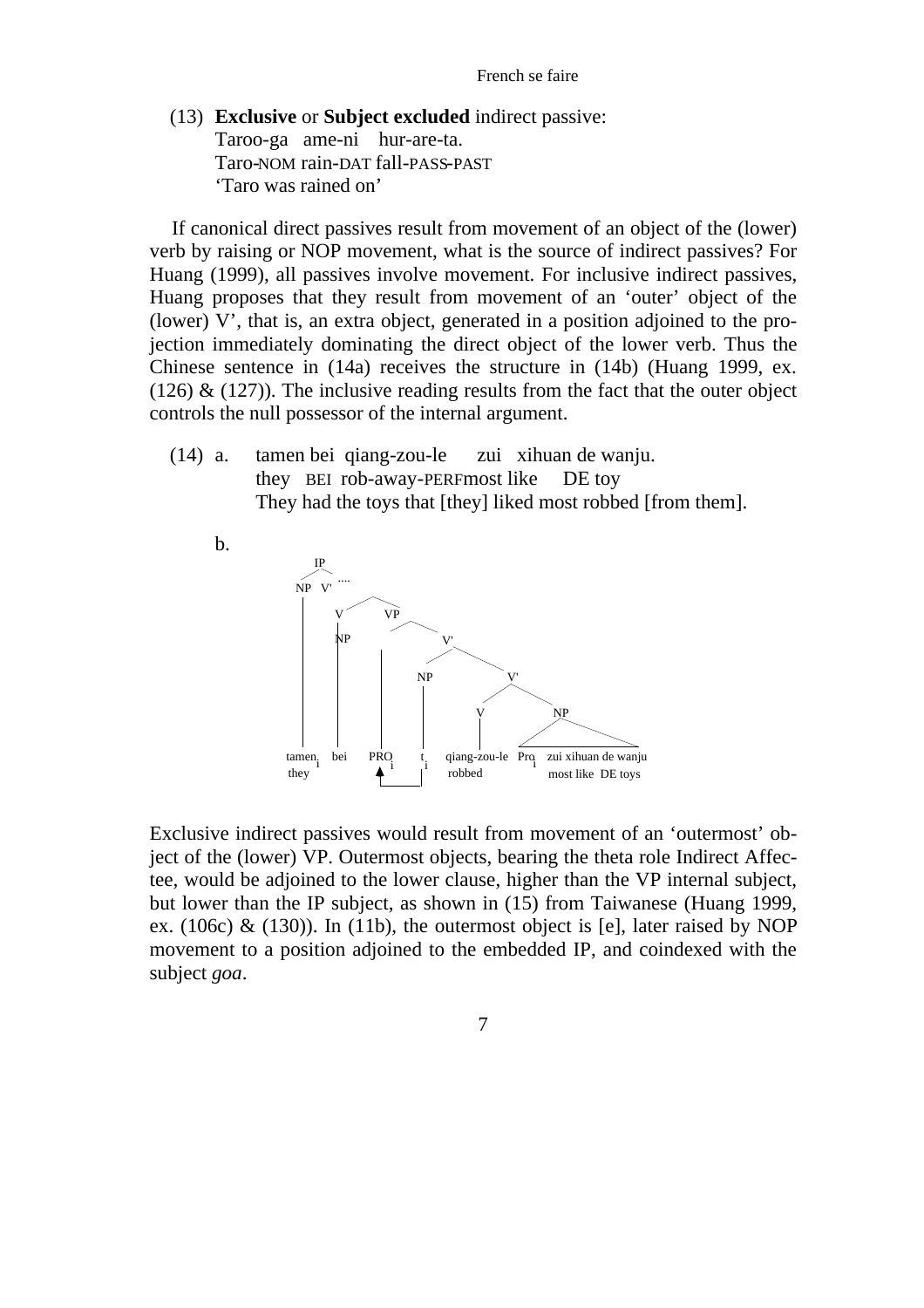



Huang observes that in a more articulate VP structure, the outer and outermost objects should each be in the Spec of a light verb above V' and VP respectively. An analysis in that spirit is proposed independently by Pylkkänen (1999, 2000). For her, indirect passives involve an applicative head. Included subjects would be specifiers of a low applicative head dominating the direct object (see (16), proposed for (12b)). This low applicative would be interpreted as a directional TO/FROM possessive relation. Excluded subjects would be specifiers of a high applicative head dominating VP (see (17), proposed for (13)). The APPL head is lower than the verb in (16) and higher in (17).



8

b.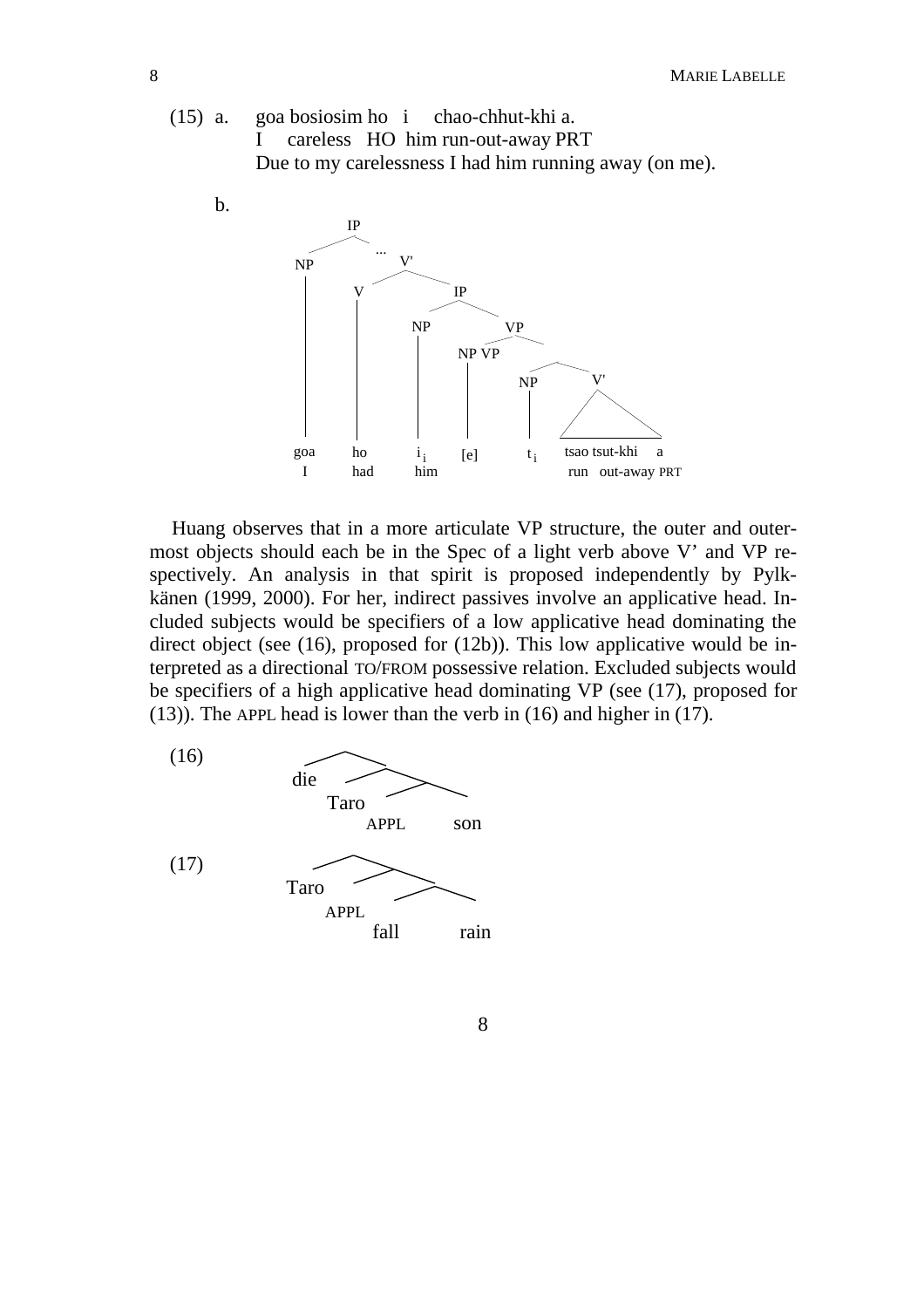#### 4.2. *Se faire* and indirect passives

With these analyses in mind, let us come back to *se faire*. Huang 1999 observes that in (18), from Washio (1993), all functions of the embedded predicate are filled. He suggests that *se* corresponds to an 'outermost' object. (18) is then viewed as an *exclusive* indirect passive, and Huang adds that: "It is the presence of an outermost object that gives rise to passivity. And since the outermost object is only indirectly affected, a sense of adversity normally accompanies this kind of passives." (Huang 1999: 61).

(18) Jean s' est fait [broyer la voiture de Marie par un camion.] Jean REFL AUX f. [crush the car of Marie by a truck ] 'Jean had Marie's car crushed by a truck.' (Washio 1993)

He then suggests that affected dative clitics, an example of which is given in (19), could be the overt realization of an outermost object. The affected dative refers to an entity affected by the event and is always a clitic, not a full DP. (19) carries a meaning close to that of indirect passives: Pierre crushed Marie's car and this event affected the individual denoted by *him*.

(19) Pierre *lui* a broyé la voiture de Marie Pierre 3-DAT AUX crush the car of Marie 'Pierre crushed Marie's car on him.' (him Pierre; could be Jean)

Huang also suggests that clitics of inalienable possession as in (20) could be the overt realization of outer objects of the verb. In (20) the dative clitic refers to the possessor of the definite DP object (for concreteness, we can assume that it binds an empty possessor within that DP). Following this reasoning, (21) would be an inclusive indirect passive, because, just as in (20), *se* binds the possessor of the definite DP object.

- $(20)$  Jean *lui*<sub>*i*</sub> a cassé [ $e_i$  le bras]. Jean 3-DAT AUX broken the arm 'Jean broke his arm. (*his Jean*)
- (21) Jean *s'<sup>i</sup>* est fait [casser [  $e_i$  le bras].] Jean REFL AUX f. break the arm 'Jean<sub>i</sub> had his<sub>i</sub> arm broken'.

Given that *se* may also bind an internal argument (inner object) of the lower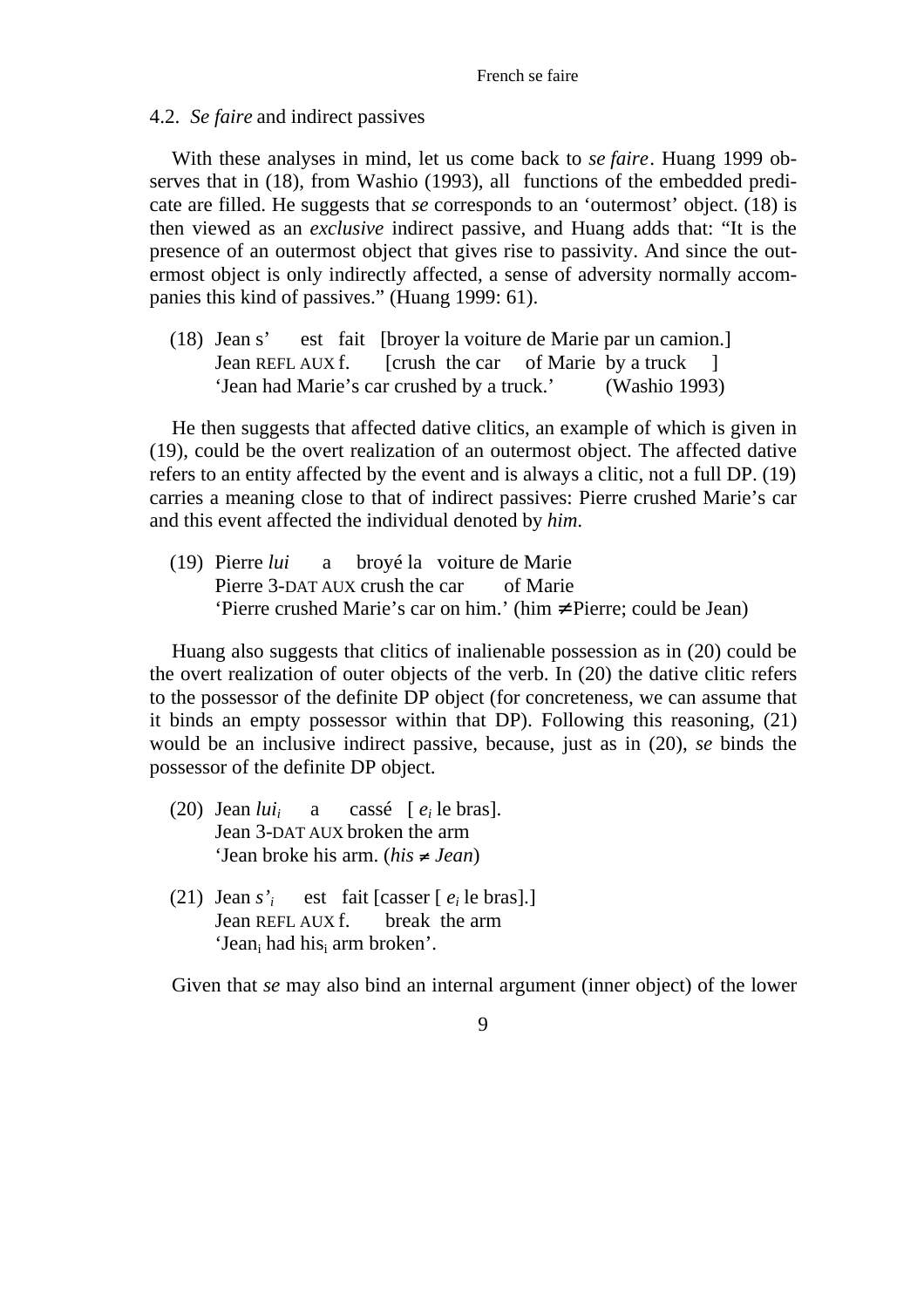verb (22) and (8), we have to conclude that *se faire* would be similar to Japanese *-(r)are*, which has three readings: direct passive, inclusive indirect passive and exclusive indirect passive.

 $(22)$  Jean<sub>i</sub>  $s_i$ <sup>'</sup> est fait [ écraser  $e_i$  (par une voiture) ]. Jean REFL AUX f. crush (by a car) 'Jean was run over by a car.'

Notice however that in excluded indirect passives, the surface subject is truly an extra argument with respect to the embedded predicate. This is not the case in French. For example, (23) cannot mean that Paul was affected because Julie cut her hair (the same is true if *les* is replaced by the possessive determiner *ses*). Also, an intransitive verb like *pleuvoir* 'rain' (24) or *pleurer* 'cry' (25) cannot be the complement of *se faire*, nor can it license an affected dative. In Japanese, the equivalents of (23)-(24a)-(25a) are perfect as exclusive indirect passives (compare (24a) with (13)).

- (23) Paul s' est fait couper les cheveux par Julie. Paul REFL AUX f. cut the hair by Julie doesn't mean : 'Paul is adversely affected because Julie cut her hair.' means only : 'Paul had Julie cut his (own) hair.'
- (24) a. \*Il s' est fait pleuvoir (par la pluie). He REFL AUX f. rain (by the rain). intended : 'He was rained on.'
	- b. \*Il *lui* pleut. it 3-DAT rains intended: 'It rains, and he is affected by it.'
- (25) a. \*Jean se fait pleurer par son enfant. Jean REFL f. cry by his child intended : 'Jean is adversely affected because his child is crying.'
	- b. \*Son enfant lui pleure. His child 3s-DAT cry intended: 'His child is crying and he is affected by it.'

We conclude that the affected dative in French is not the overt equivalent of some covert outermost object in Japanese. The conditions licensing affected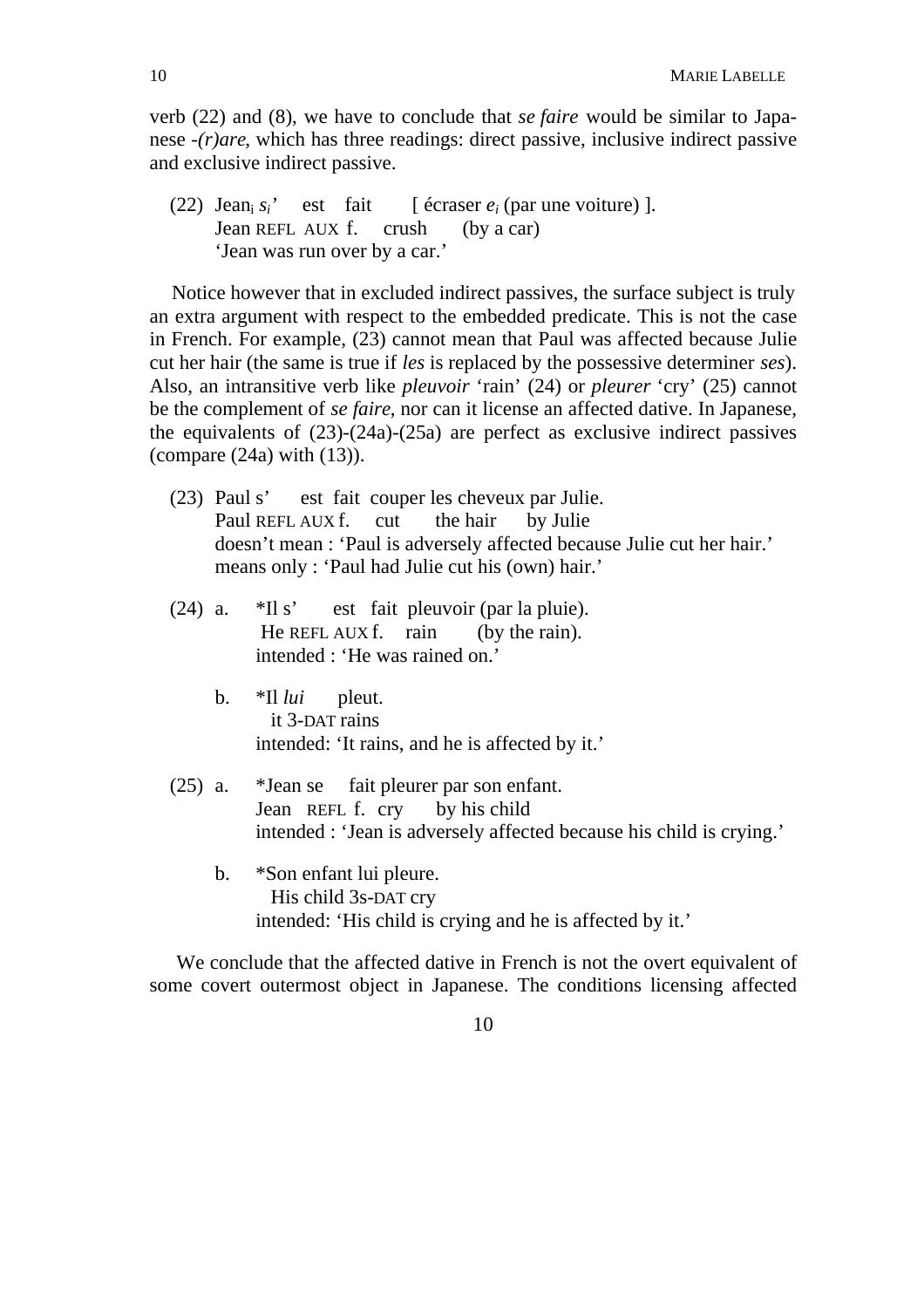#### French se faire

datives are distinct from those licensing Japanese exclusive passives. Passive *se faire* does not allow just any extra participant to be added to the embedded event. For every passive *se faire* construction, there is a simple clause with an accusative or dative object clitic, whose interpretation is parallel to that of *se.* This is exemplified in  $(18)-(19)$ ,  $(20)-(21)$  and  $(22a-b)$ . In consequence, the subject of *se faire* is never excluded from the embedded event.

Interestingly, Washio (1993) introduced (18) with the aim of showing that the subject is *included* in *se faire*. This is so because (18) is possible only if there exists a pragmatic relation between Jean and Marie's car, for example, Jean borrowed Marie's car (for Washio, the relation between the included subject and some participant of the embedded event does not have to be a possessive relation). Notice that the necessity of a pragmatic relation between Jean and Marie's car is also observed between *lui* and Marie's car in (19); it is not a feature of passive *se faire*. If *se* always binds an position within the lower predicate and if unergative verbs like *pleuvoir* 'rain', *pleurer* 'cry', do not license affected datives (24b)-(25b), we explain the unavailability of these verbs as complement of *se faire*, since there is no object for *se* to bind within the embedded clause.

Thus, like the passive constructions discussed by Huang, passive *se faire* involves a missing NP in the embedded VP. But unlike these construction, there is no movement. The coindexation of the surface subject of *faire* with the missing NP is obtained via the reflexive clitic, which binds the missing NP and is coindexed with the surface subject. Binding of the missing NP by a reflexive clitic results in an included reading for the subject. But the construction is distinct from a Japanese indirect passive in at least the following respect. While unaccusative verbs enter the inclusive passive construction (Pylkkänen 1999, 2000), (26) shows that unaccusative verbs cannot be complements of *se faire.* Assuming that *se* is an outer object binding the possessor of the direct internal argument, the following sentence should be acceptable, but it is not. This shows that *se faire* is not the equivalent of included subject indirect passives of the Japanese type.

 $(26)$  \*Il s' est fait mourir  $\lceil e_i \rceil$  le fils He REFL AUX CAUSE die the son 'He is adversely affected because his son died on him.'

In sum, the conditions under which exclusive and inclusive indirect passives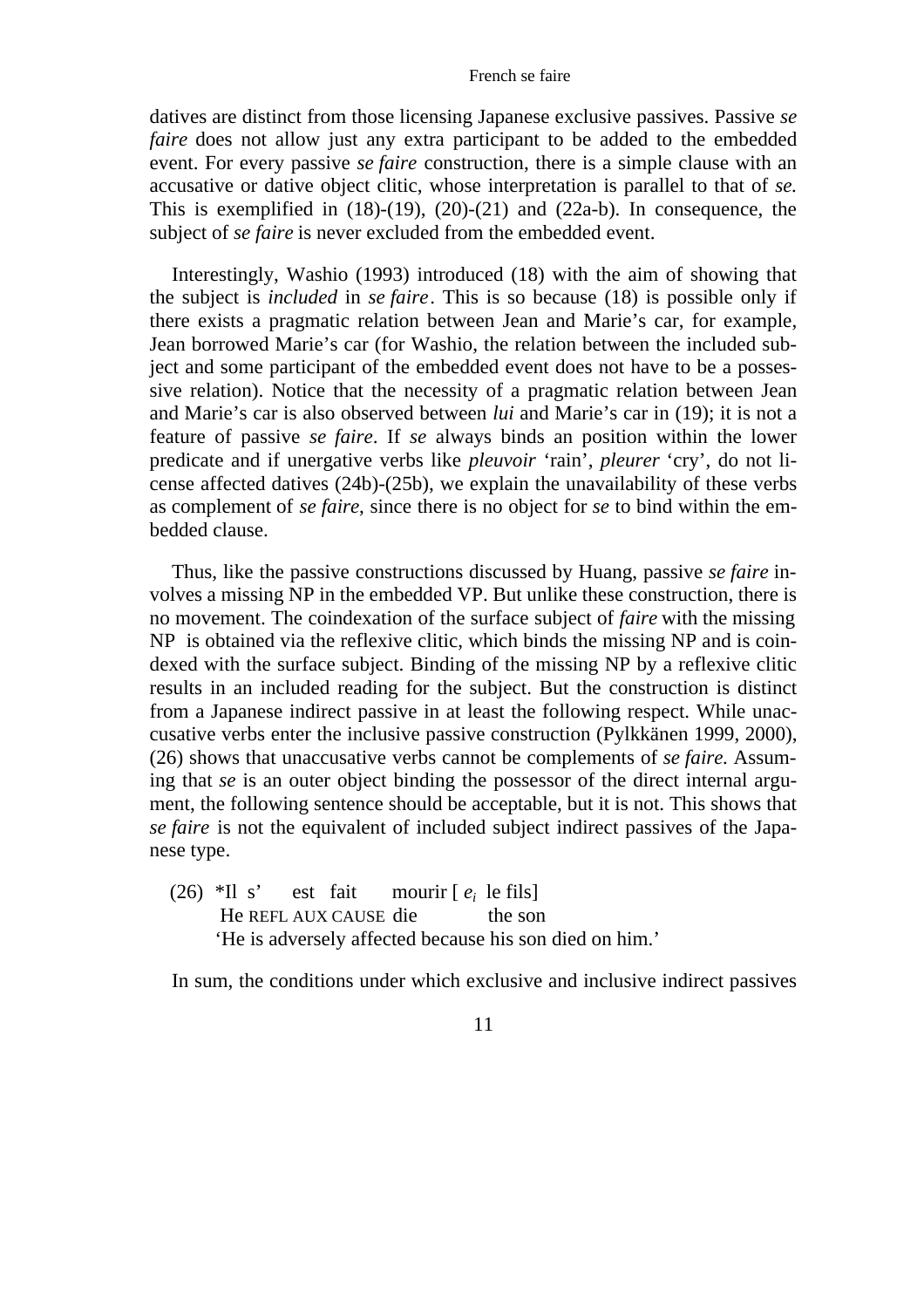are generated in East Asian languages are distinct from those conditioning the availability of *se faire.* Despite superficial similarities, *se faire* is not reducible to an East Asian indirect passive, even of the inclusive type. While the idea that outer and outermost objects are involved both in indirect passives and in French datives of inalienable possession and affected datives is not substantiated at this point, the notions of outer object and outermost object are interesting and certainly deserve further study.

In any case, we have shown that passive *se faire* is only possible when the reflexive clitic binds a position within the predicate. Accepting this, we still need to account for the fact that the subject is interpreted as being affected by the event. This will be done in section 6, after we have asked ourselves whether there is a CAUSE predicate in passive *se faire*.

### **5. Does** *se faire* **contain a CAUSE predicate?**

Given that *se faire* is a causative construction, we now compare it to adversative causatives, such as those found in Japanese (27a). Pylkkänen (1999, 2000) suggests that Japanese adversative causatives contain a CAUSE predicate dominating an inclusive indirect passive, as illustrated in (27b). The CAUSE predicate has no external argument, and the applied argument raises to the surface subject position.

(27) a. Taroo-ga musuko-o korob-ase-ta. Taro-NOM son-ACC fall-CAUSE-PAST 'Taro was affected by his son falling'



Pylkkänen argues in favor of the existence of a CAUSE predicate in that construction by showing that adversative causatives are not compatible with situations where there is no cause (28a), but they are compatible with a by-phrase naming the causing event (28b). Also, adversative causatives are incompatible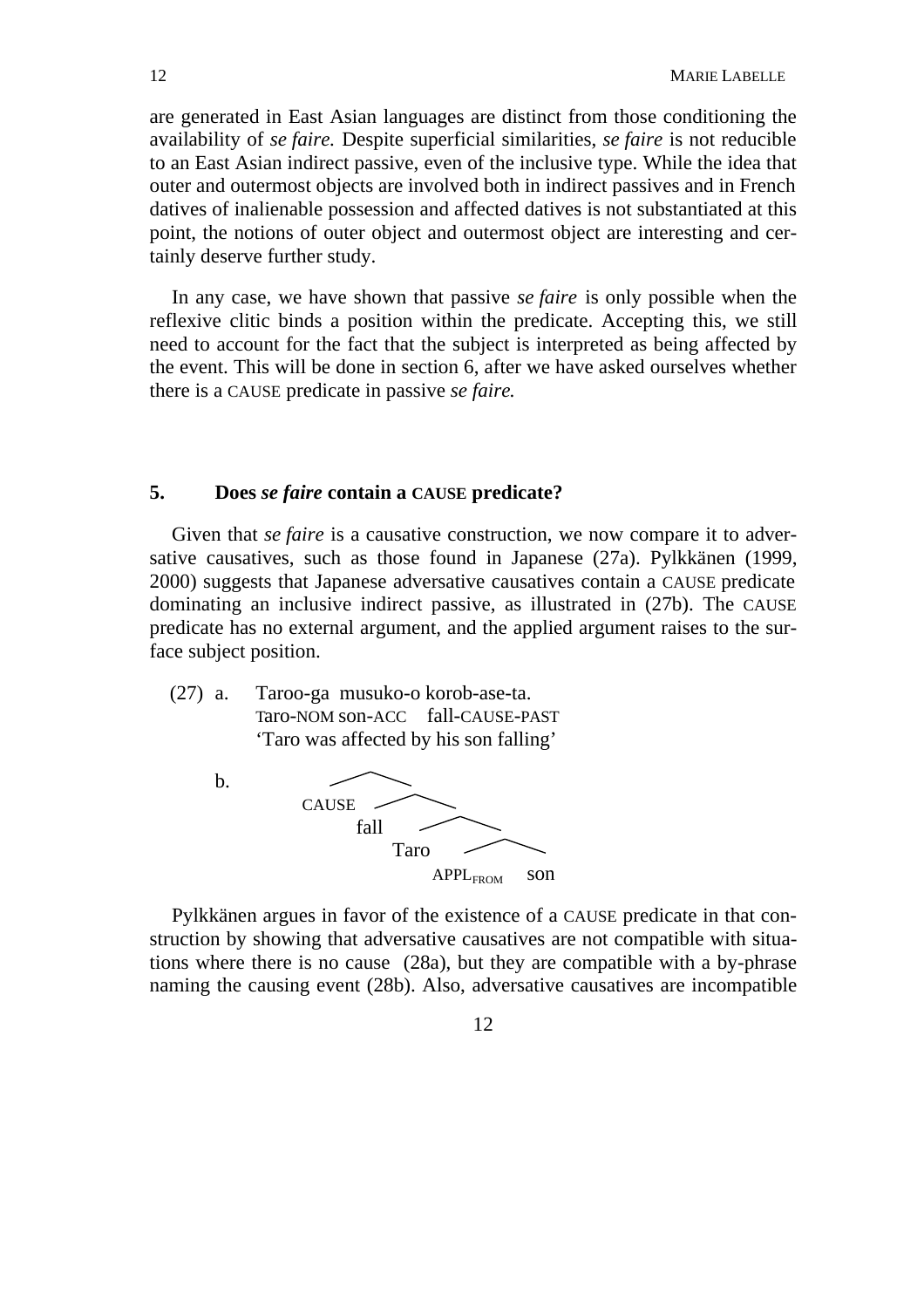with naming an individual implied in the causing event  $(28c)$ :

- (28) a. #Taroo-ga titioya-o sin-ase-ta. Taro-NOM father-ACC die-CAUSE-PAST 'Taro was affected by his father dying.' (odd if Taro's father dies of natural causes)
	- b. Taroo-ga ame-ni-yotte yasai-o kusar-ase-ta. Taro-NOM rain-BY vegetable-ACC rot-CAUSE-PAST 'Taro was affected by the vegetable rotting because of the rain.'
	- c. \*Taroo-ga Hanako-ni-yotte yasai-o kusar-ase-ta. Taro-NOM Hanako-BY vegetable-ACC rot-CAUSE-PAST 'Taro was affected by the vegetable's being caused to rot by Hanako'

In the case of passive *se faire*, because of the availability of a causative reading for *se faire*, where the subject is the instigator of the event, there is some confusion in the litterature as to the availability of a causative component of meaning in that construction. We show here that in the *passive* reading there is no CAUSE component of meaning.

First, the arguments used by Pylkkänen do not carry over to *se faire*. Kupferman (1995:67), shows that the embedded predicate in *se faire* constructions must be agentive, and that the *by*-phrase carries only the Agent role, and not any other role given to the subject by the predicate. While the passive sentence in (29a) can allow either *this boy* or *the doubt* as a *by*-phrase, the *se faire* construction in (29b) allows only *this boy*. Crucially, the subject of the embedded predicate cannot name a Cause (*by the trip* in (30)). Kupferman analyzes the subject of the embedded predicate as an adjunct similar to the agentive adjunct in nominals, where the same agentivity requirement is observed.

- (29) a. Marie a été assaillie par ce garçon / par le doute. Marie AUX PASS. attacked by this boy / by the doubt 'Marie was attacked by this boy / by a doubt.'
	- b. Marie s' est fait assaillir par ce garçon / \*par le doute. Marie REFL AUX f. attack by this boy / by a doubt 'Marie was attacked by this boy / by a doubt.'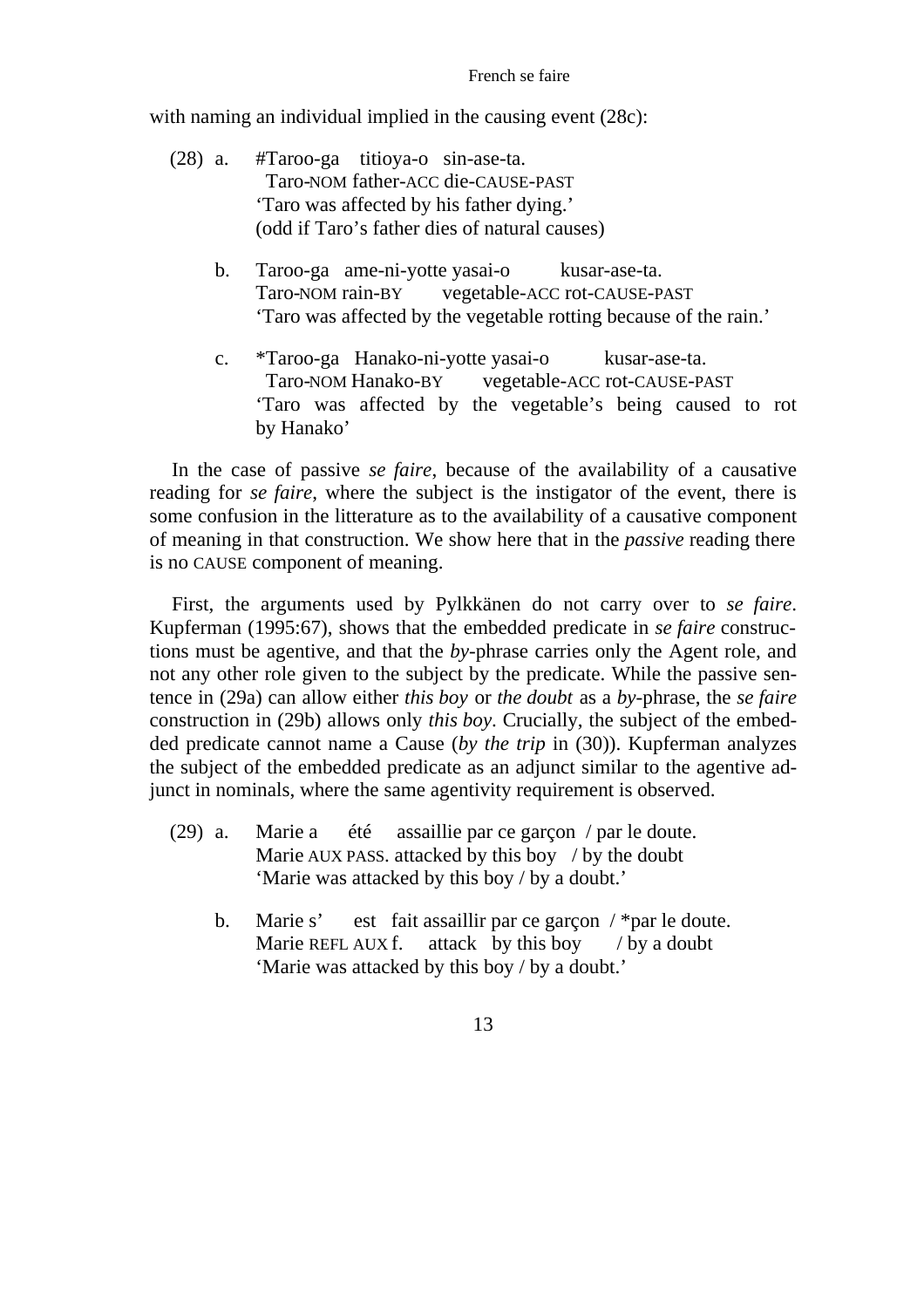(30) Léa s' est fait décoiffer par Max / \*par le voyage. Léa REFL AUX f. mess\_up\_the\_hair by Max  $/$  \*by the trip. 'Léa's hair was messed up by Max/\*by the trip.'

Notice in passing that the agentive requirement on the subject of the embedded predicate provides an explanation for the ungrammaticality of unaccusatives as complements of *se faire*: unaccusative verbs are not agentive.<sup>2</sup>

Arguing in favor of a CAUSE predicate, Martin (2002:219) claims that the *se faire* construction denotes two eventualities, while the canonical passive denotes only one eventuality. The higher eventuality with *se faire* would be a CAUSE predicate. According to her, in (31a) the adverb preferentially modifies the higher event and in (31b), it preferentially modifies the lower event, and passive sentences do not show that double reading for the adverb. The latter claim is not right. The two passive sentences in (32) show the same ambiguity as those in (31) between *rapidement* denoting the time preceding the surgery and *rapidement* denoting the duration of the surgery:

- (31) a. Marie s' est rapidement fait opérer. Marie REFL AUX quickly f. operate-on 'Marie was quickly operated on.'
	- b. Marie s' est fait opérer rapidement. Marie REFL AUX f. operate-on quickly 'Marie was operated on quickly.'
- (32) a. Marie a rapidement été opérée. Marie AUX quickly PASS operated-on 'Marie was quickly operated on.'
	- b. Marie a été opérée rapidement. Marie AUX PASS. operated-on quickly 'Marie was operated on quickly.'

These examples show that the adverb can have scope either over the bare event (VP) or over the time of the event (INFL). They do not demonstrate that there is one more event with *se faire* than with passive sentences, and even less that *faire* introduces a CAUSE predicate.

Martin (2002:222-223) later shows that, in causative sentences, the speaker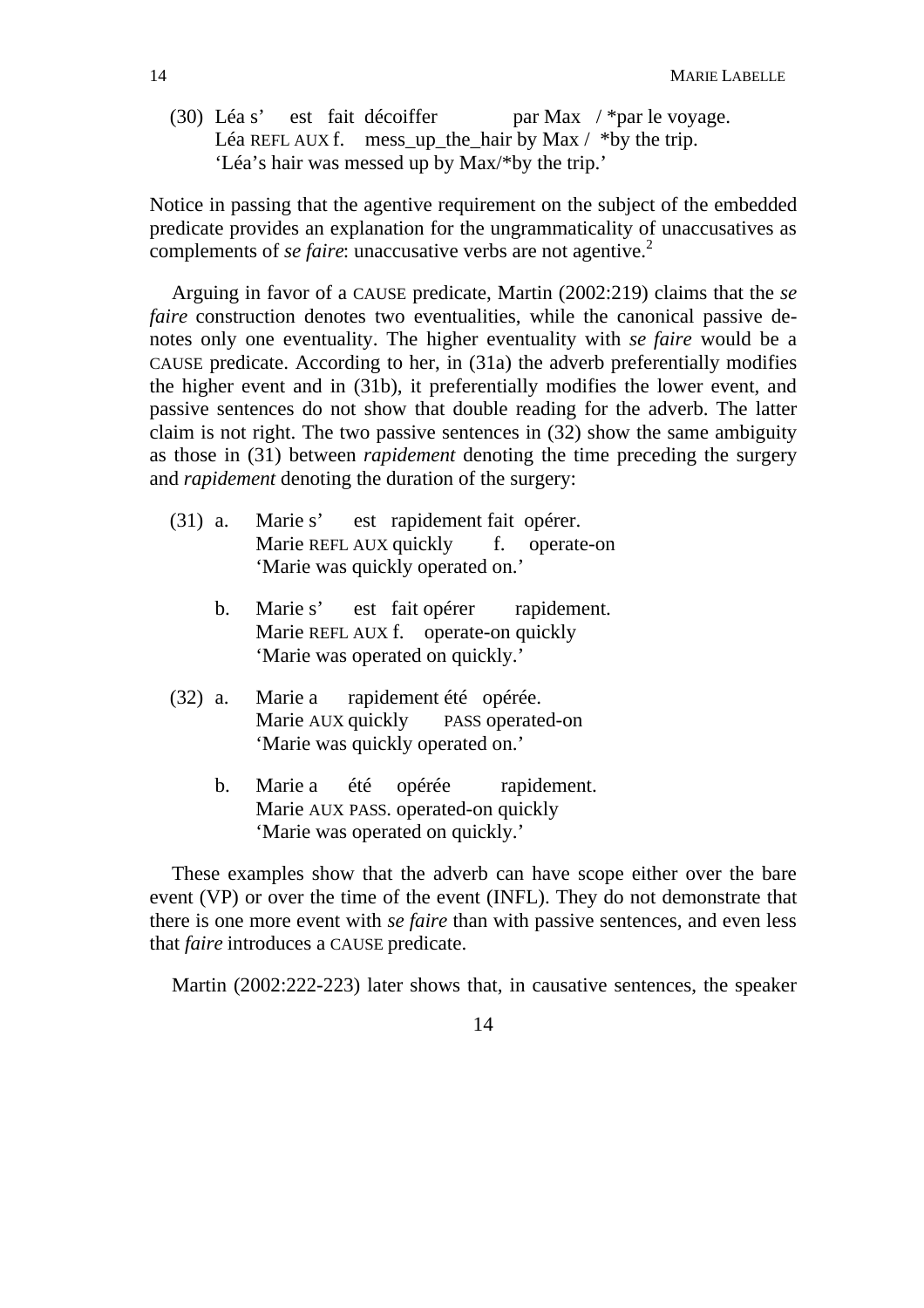can, while asserting the first, causative, event, cancel the implication that the second event happened (33), and that this is not possible with the passive reading of *se faire* in (34).<sup>3</sup> This shows that, with passive *se faire*, no causative event is available for interpretation.

- (33) Naïvement, j'ai fait étudier les poèmes pour le lundi suivant. Naively, I AUX f. study the poems for the monday following Tu penses, aucun d'eux ne les avait ne fût-ce que relus! You think, none of them NEG 3pACC AUX even re-read 'Naively, I had them study the poems for the following monday; you bet, none of them had even re-read them!'
- (34) \*Pierre s' est fait opérer, mais finalement, au dernier moment, Pierre REFL AUX f. operate, but finally, at the last moment, on a annulé l' opération. one AUX cancelled the operation 'Pierre got operated on, but at the last moment, the operation was cancelled.'

Other authors claim that there is causation in the *se faire* construction. For Gaatone (1983) and for Tasmowski and van Oevelen (1987), the subject of *faire* is a causer because it is always, even unconsciously, responsible for the occurrence of the embedded event. Gaatone (1983) brings up (35) to show that inanimate subjects are not possible with passive *se faire*. Tasmowski and van Oevelen (1987) claim that (36) is odd because the subject of *se faire* has no responsibility in the event. In both cases, the canonical passive is perfect.

- (35) \*La proposition s'est fait rejeter par tous les députés. 'The proposal was rejected by all representatives.'
- (36) Et Jules? (and Jules?) —Le pauvre garçon s' est fait rayer de nos listes. #Il est mort. —the poor boy REFL AUX f. cross off our lists. he is dead. 'The poor boy got (his name) crossed off our lists. He is dead.'

The passive reading of *se faire* would therefore be a weak version of the causative reading. Arguing against this idea, Washio (1995: 104-109) makes two points. First, even if some kind of unconscious responsibility is attributed to the subject of *se faire* in its passive reading, that is not equivalent to saying that the construction is *causative* and that the subject *instigated* what happened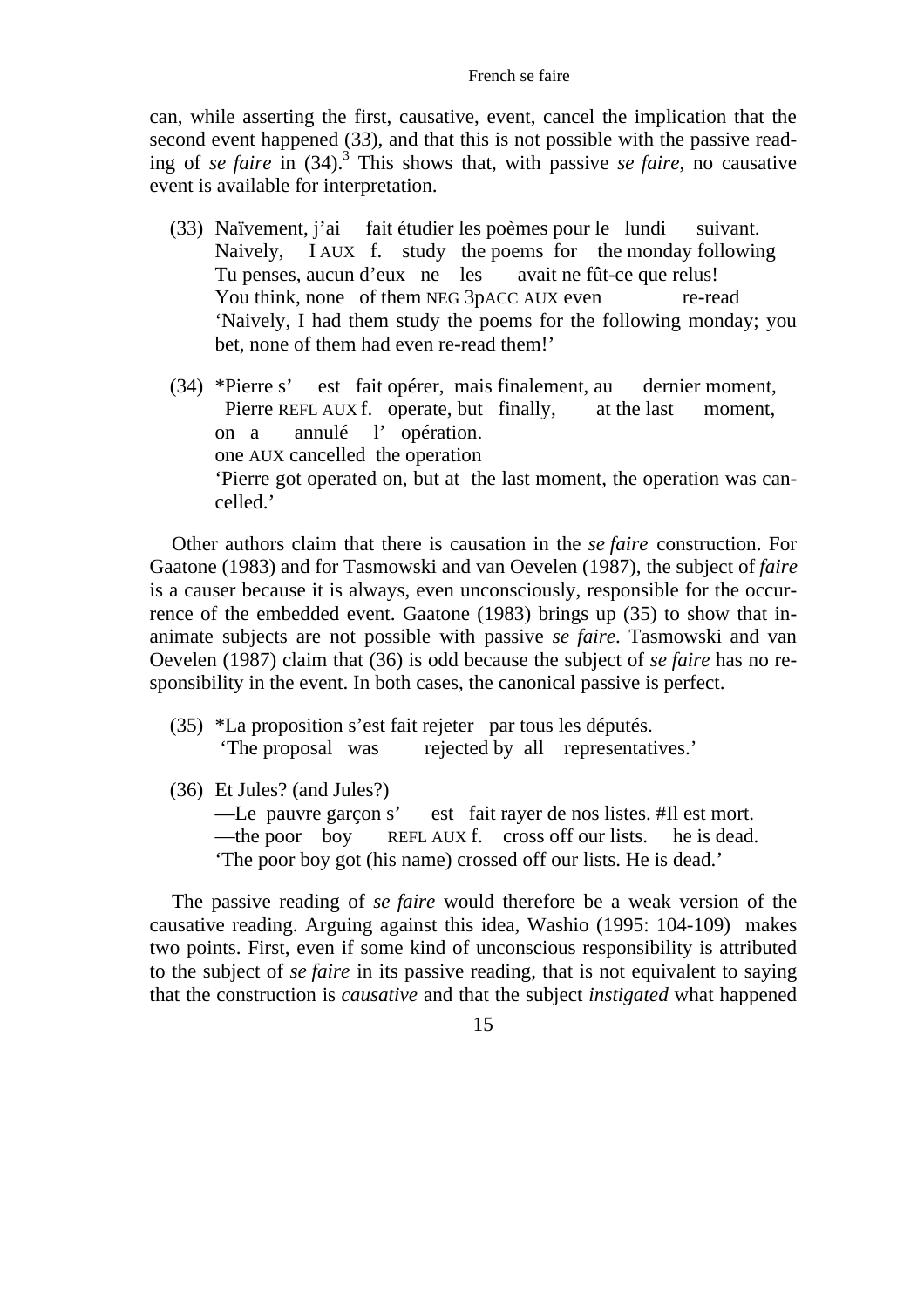to him. Second, when the surface subject is coreferential with a dative argument of the embedded verb, no responsibility on the part of the subject is required, as shown in (37). Washio suggests that (37) is possible because the construction does not compete with a canonical passive. In (35)-(36), the construction competes with a canonical passive because the missing NP is a direct object. In that case only, *se faire* would carry some added idea of responsibility that would distinguish it from the passive.

 (37) Pendant qu'il était dans le coma, Paul s'est fait voler sa montre. While he was in a coma. Paul had his watch stolen.

While the examples proposed by Gaatone and by Tasmowsky and van Oevelen show that there is a difference between the canonical passive and passive *se faire*, the examples in (38) show that the surface subject of *se faire* can correspond to a direct object of the embedded verb and still *not* be interpreted as even remotely responsible for the event.

- (38) a. 300,000 personnes se sont fait massacrer par l'ennemi.. 300,000 persons refl aux f. slaughter by the ennemy. '300,000 persons have been slaughtered by the ennemy'
	- b. Les habitants se sont fait surprendre pendant leur sommeil The inhabitants REFL AUX f. surprise during their sleep par l'éruption du volcan. by the eruption of the volcano 'The inhabitants were taken by surprise during their sleep by the eruption of the volcano.'

Moreover, the following examples, found on the internet, show that *se faire* is used even with inanimate subjects that correspond to a direct object of the embedded verb. We must therefore reject the idea that in passive *se faire* the subject is interpreted as being responsible for the event.<sup>4</sup>

(39) a. Notre gentil projet de loi s' est fait adopter dans sa première our nice project of law REFL AUX f. adopt in its first mouture. draft 'The our nice bill has been adopted without revisions.'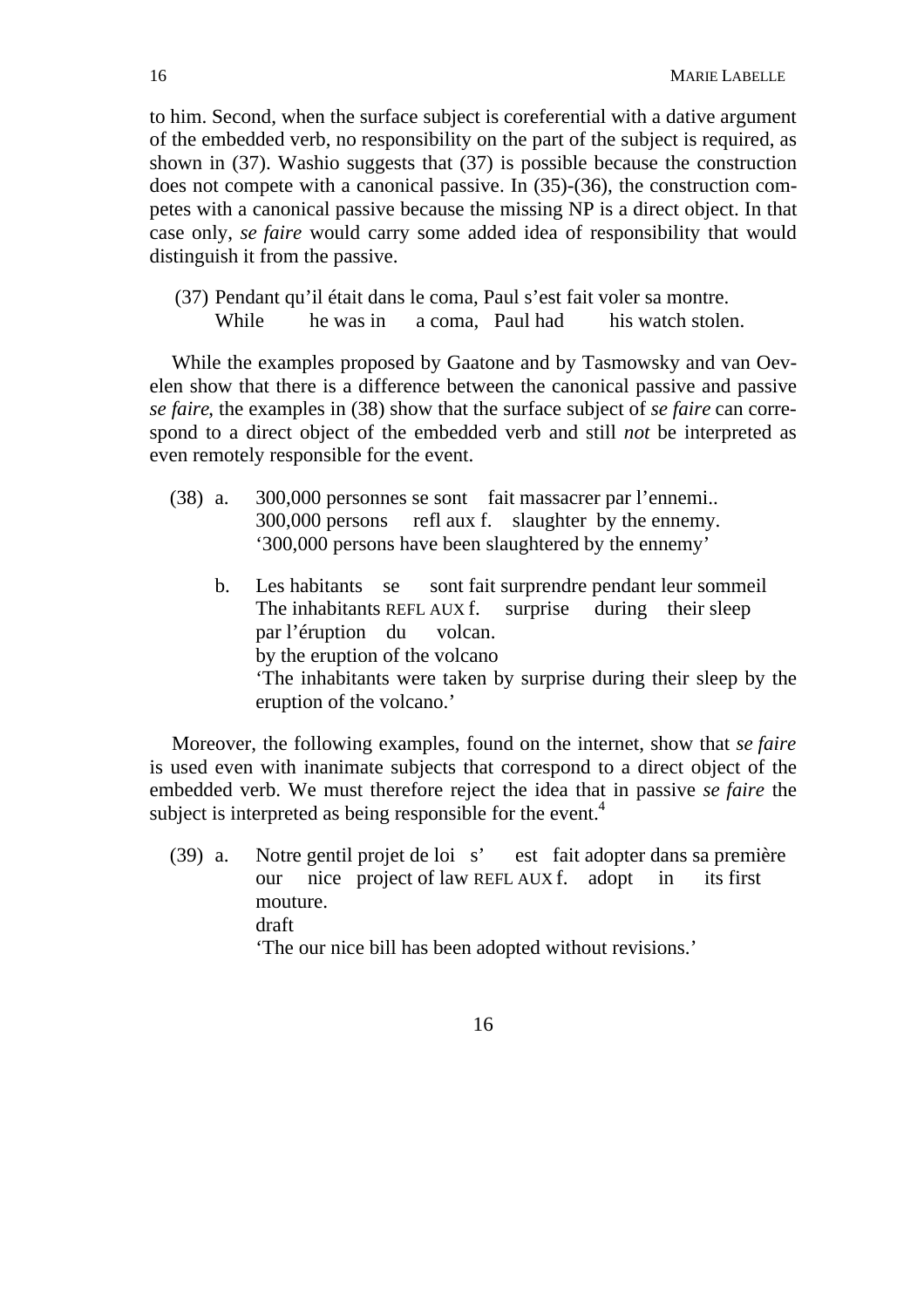#### French se faire

b. Ce film s' est fait massacrer au nom de l'esthétisme This film REFL AUX f. slaughter in-the name of aestheticism cinématographique. of film-making 'This film was demolished (by the critics) in the name of filmmaking aestheticism'

We conclude that there is no CAUSE predicate in passive *se faire*.

### **6. The causative-passive alternation**

The preceding discussion raises two questions : If there is no CAUSE predicate in passive *se faire*, why is the causative construction used to denote a passive meaning? Where does the *affected* reading of the subject come from? In this section we propose an answer to both questions.

Constructions alternating between a causative reading and a passive reading are attested in many languages, particularly, but not exclusively, in East Asian languages. This phenomenon is illustrated in (40) with examples from Korean (40a), Mongolian (40b), Taiwanese (40c), and even English (40d), where even the transitive variant of *get* (not only the intransitive variant) can have a passive meaning.

- (40) a. Korean HI ( i, hi, li, ki) (Kim 1994) John-un Mary-eykey meli-lul kkakki-ki-ess-ta John-top Mary-dat hair-acc cut-hi-pst-dec 'John had his hair cut by Mary' 'John made Mary cut his hair'
	- b. Mongolian (Washio 1993 :64): bi bags\*aar garaa bariulav. I teacher-ins hand-ref catch-cause-past 'I had the teacher catch my hand' 'I was grabbed by the hand by the teacher.'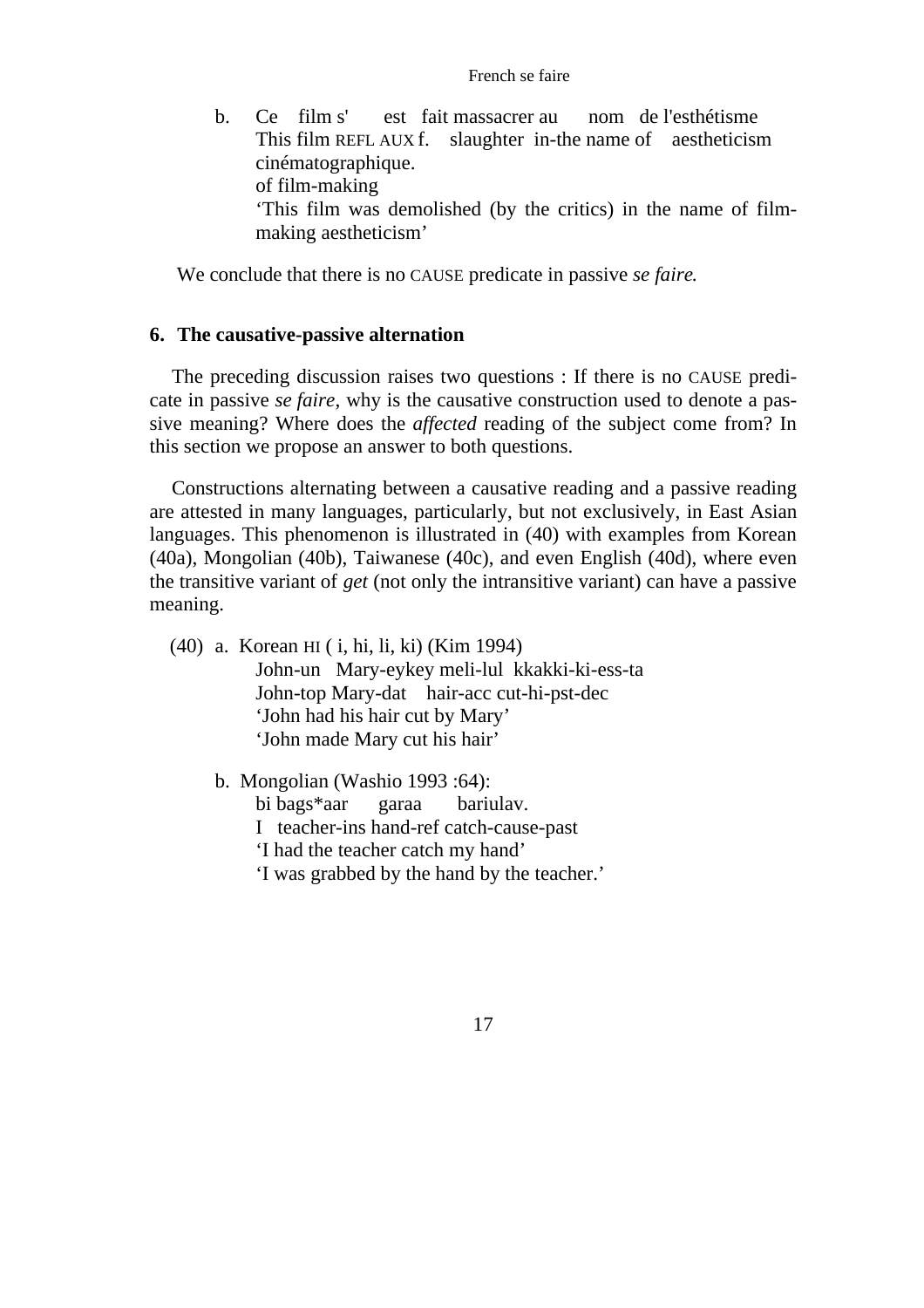c. Taiwanese (Huang 1999)

goa ho i tio-tio te-it tsiong a.

- I HO him get-get first prize perf
- 'I made him win the first prize.'
- 'I (adversely) experienced his winning the first prize.'
- d. English:

Mary got her camera stolen by the police.

To account for the alternation between a causative and a passive reading, three types of explanations come to mind: a passive first analysis, a causative first analysis, and a parallel derivation. Huang (1999) proposes a passive first analysis for (ergative) *get.* This analysis generates the verb low in the structure; the verb has an experiencer subject, which is responsible for the affected interpretation of the subject in the passive reading. In the causative reading, a causative VP shell is added to the initial VP, and the verb raises to CAUSE.

(41) 
$$
[v_{P1} \text{ Mary}_\text{causer} [V + CAUSE] [v_{P2} \text{ John}_\text{exp} \text{ got} [v_P \text{ PRO blamed } t_i \dots]]]
$$

This type of approach cannot be extended to *faire.* Remember that structurally, *se faire* is a causative *faire-par* construction. In *faire-par*, *faire* is a pure causative morpheme which provides a CAUSE VP-shell dominating an event, as seen in (42). It has no experiencer component of meaning that would justify generating it low in the structure.



A tenant of the parallel derivation is Washio (1993, 1995), who points out that the causative construction differs from the passive one in the direction of affectedness. In the causative, the direction is from person to event; in the passive, it is from event to person: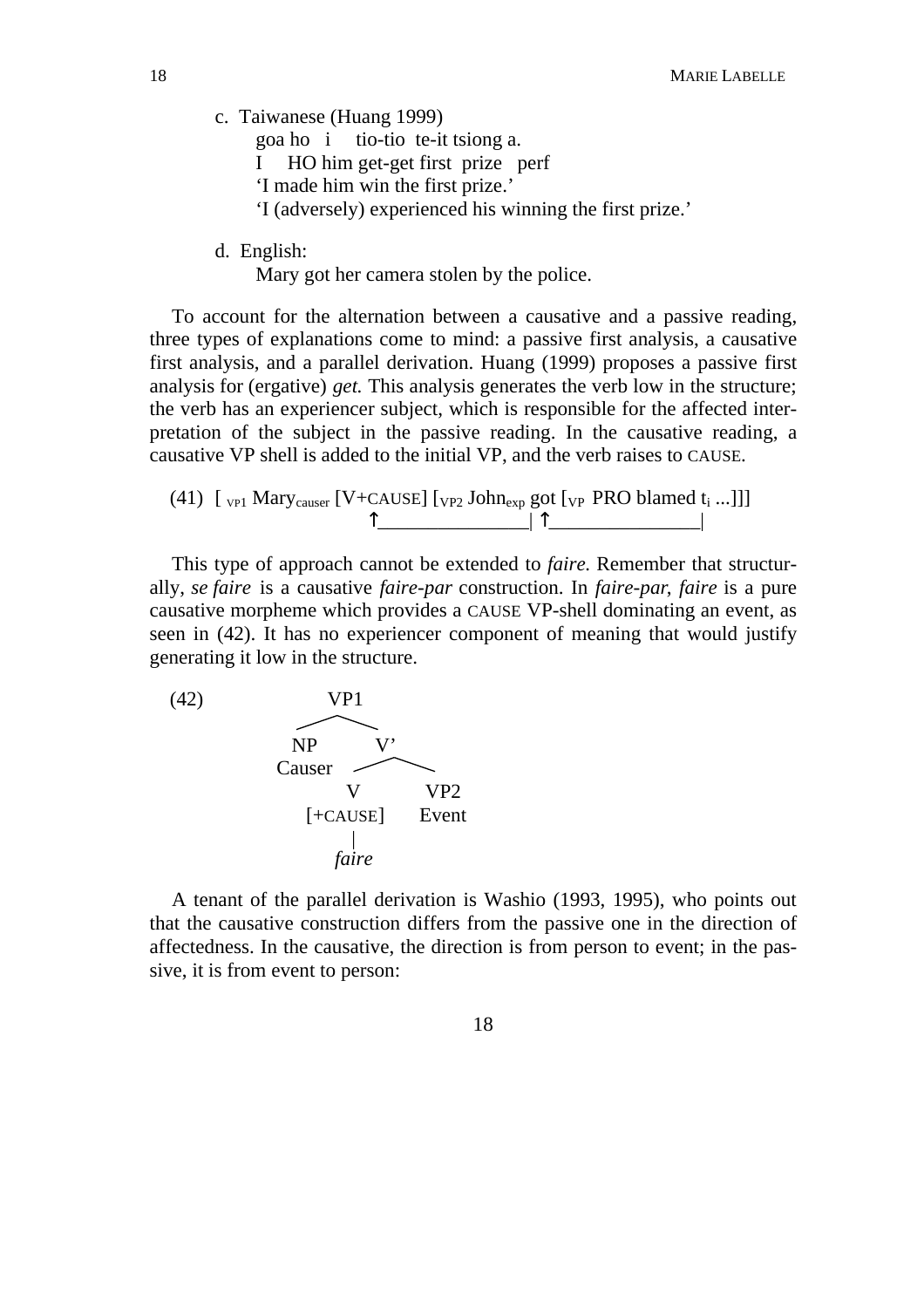French se faire

| $(43)$ a. Person Event |                   |
|------------------------|-------------------|
| b. Person Event        | (Washio 1995:161) |

 Relying crucially on Jackendof f's Action T ier (Jackendoff 1990), W ashio suggests that *faire* is lexically underspecified as to the affectedness of its subject. The predicate AFF(ect) has two arguments:  $AFF(x,y)$ . In (44), proposed for *faire*, the notation AFF ([X]) does not specify whether X is the subject or the object of AFF.

(44)  $\begin{bmatrix} \text{EVENT2} & \cdots & \text{I} \end{bmatrix}$  (=thematic tier)  $E_{\text{EVENT1}}$  AFF  $([X])$  (=action tier)

The causative reading is derived from  $(44)$  by interpreting X as subject of AFF and by introducing a CAUSE component of meaning through the Actor principle : " If X is an Actor and E is a bare subordinate Event, then relate X to E as the Instigator of E. " (Washio 1993 :83; 1995:181)

| (45) | CAUSE $([X],$            | $\lfloor_{\text{EVENT2}} \dots \rfloor$ | (=thematic tier)  |
|------|--------------------------|-----------------------------------------|-------------------|
|      | EVENT1 AFF $($ $\vert$ , |                                         | $(= action tier)$ |

The passive reading is derived by interpreting X as the object of AFF. For the included subject reading—and therefore for *se faire* in his approach— Washio suggests that the subject of AFF is some object of the embedded event. This object, or more precisely what happens to this object, is what affects the subject of *faire.*

(46) 
$$
\begin{array}{cc}\n & \text{[Every12]} \\
\text{[x1]}\n \end{array}
$$
\n(46) 
$$
\begin{array}{cc}\n & \text{[x1]}\n \end{array}
$$
\n(46) 
$$
\begin{array}{cc}\n & \text{[x2]}\n \end{array}
$$
\n(46) 
$$
\begin{array}{cc}\n & \text{[z1]}\n \end{array}
$$
\n(47) 
$$
\begin{array}{cc}\n & \text{[z2]}\n \end{array}
$$
\n(48) 
$$
\begin{array}{cc}\n & \text{[z2]}\n \end{array}
$$

In the excluded subject reading, the whole subordinate event is interpreted as affecting X (47). The excluded subject reading of indirect passives would result from the Affectee principle: "If  $X$  is an Affectee that is completely disconnected from the subordinate Event, E, then interpret it by relating it to E itself" (1995:178).

| (47) | $EVENT2 \cdots$            | (=thematic tier)  |
|------|----------------------------|-------------------|
|      | EVENT1 AFF $([ \; ], [X])$ | $(= action tier)$ |

The problem with this analysis in the case of *se faire* is that it is not clear that *faire* is underspecified as to the affectedness of its subject. First, in its lexical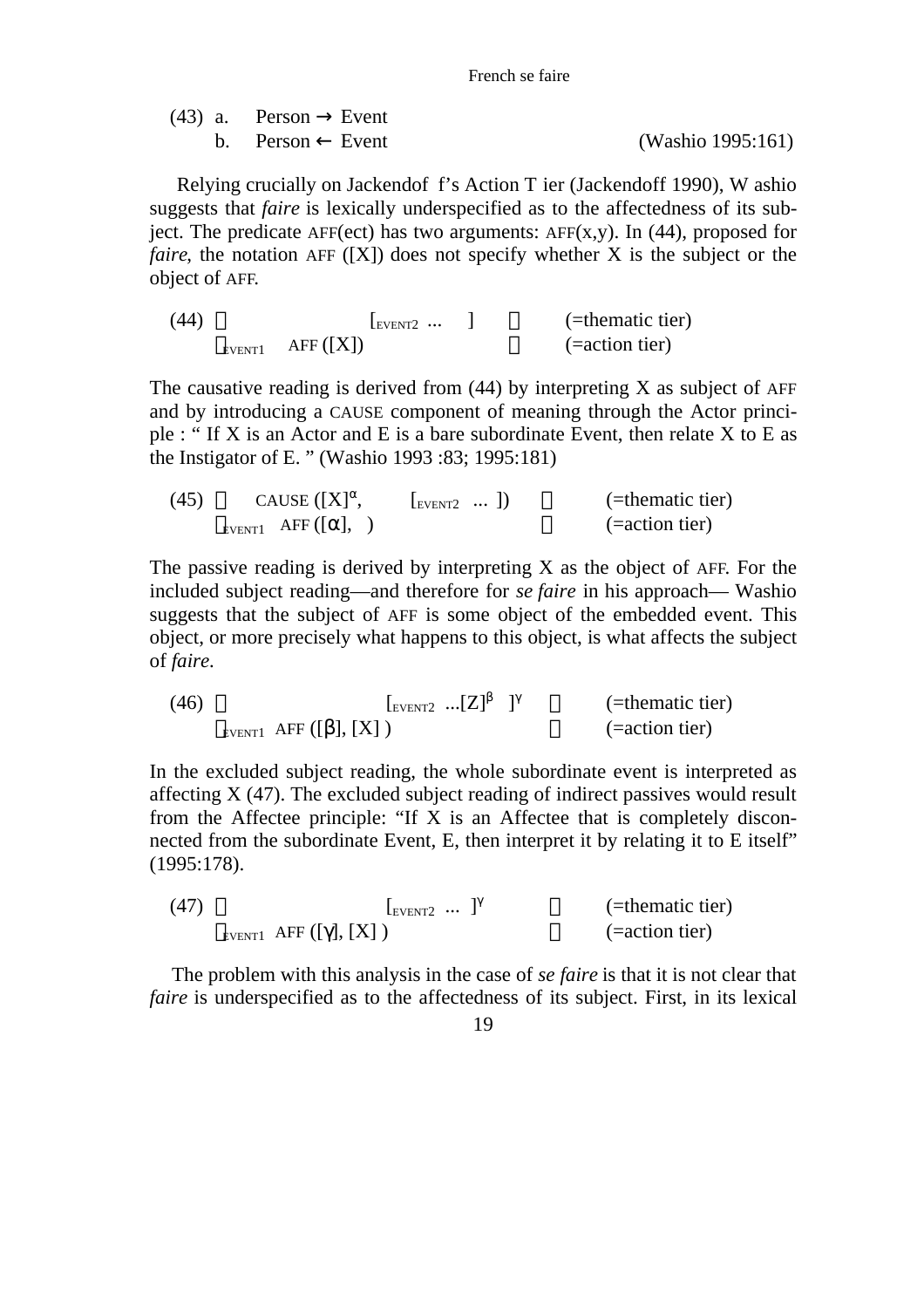meaning, *faire,* means 'make', and its external argument is an Actor.

(48) François fait un gâteau. François is making a cake

Second, *faire* has a causative meaning, but not a passive meaning, outside of causative constructions, e.g. in V-N constructions (Bouffard 2002):

(49) Jean fait peur à Pierre. Jean causes fright to Pierre' 'Jean frightens Pierre'

Third, *se faire* is derived from causative *faire* in the sense that the passive reading is one reading of one of the causative constructions in which *faire* enters, and it requires the presence of the reflexive morpheme. Because of that, it seems preferable, in the case of *se faire*, to adopt a causative-first approach and to treat the passive reading as derived from the causative reading. The difficulty with this is immediately apparent from  $(42)$ : deleting the causative VP shell to get the passive reading seems to leave no room for *faire.* Below we suggest a way out of this problem.

First, the causative-passive alternation seems to occur (perhaps marginally) in the lexical domain as well; this is exemplified in (50) from Oehrle & Nishio (1981)*.* Example (51) shows that the same meaning alternation seems to be marginally possible in French.

- (50) Taroo ga ie o yaita. Taro-nom house-acc burned 'Taro burned his house (intentionally or otherwise).' 'Taro's house burned, and he was adversely affected by this event (although he did not cause the burning, intentionally or otherwise).' (= Miyagawa (1989 :129) citing Oehrle & Nishio (1981))
- (51) (Que s'est-il passé? 'What happened?) Jean a étouffé son moteur. 'Jean stalled his engine' 'the engine stopped on Jean' (without Jean doing anything special)

We propose that there exist a process that switches the affectedness of the subject of a CAUSE predicate. In the normal case, the subject of a predicate with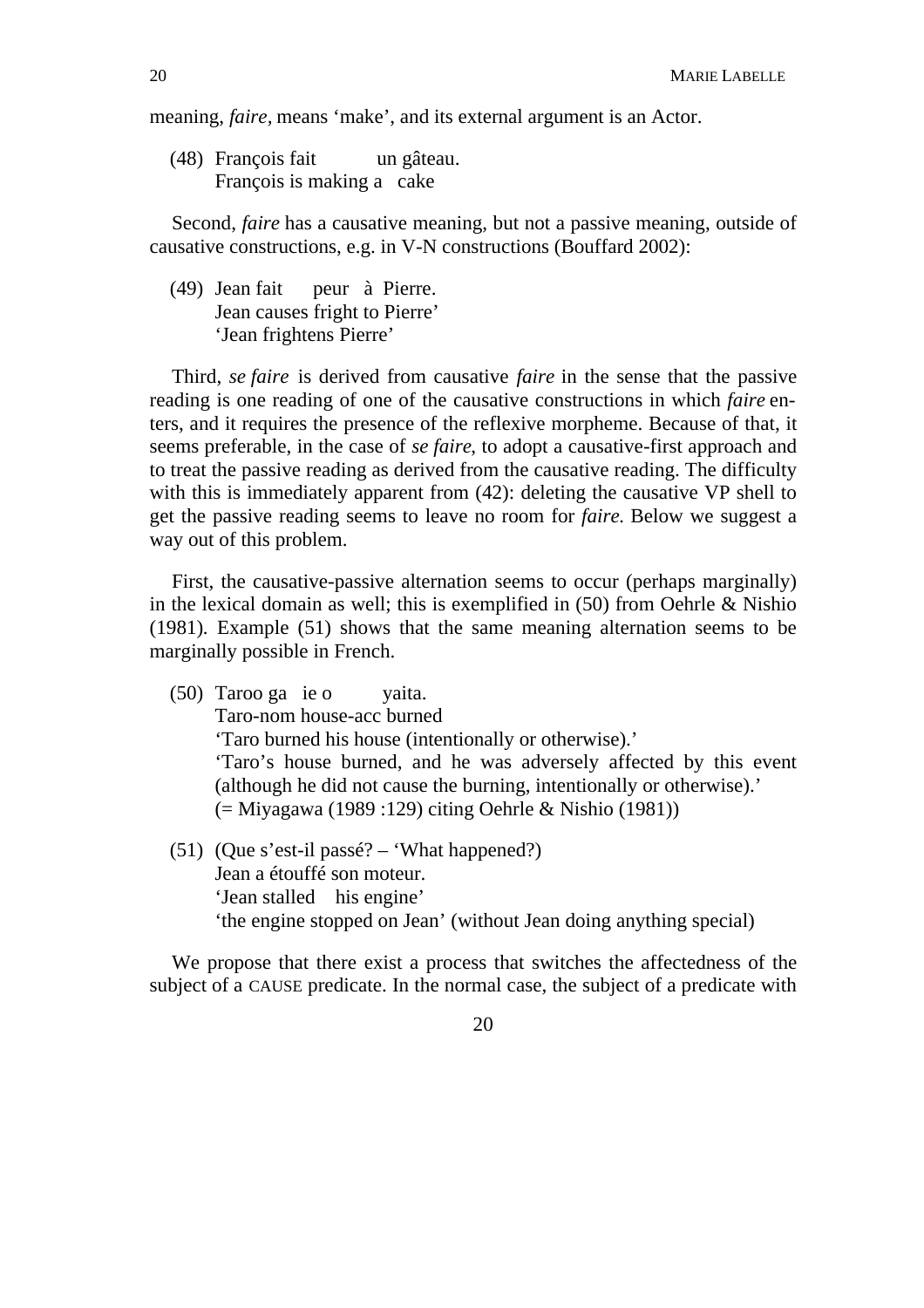a CAUSE component of meaning is interpreted as the subject of AFF, that is, as the Actor. In some circumstances, this entity can switch to being interpreted as the object of AFF, as illustrated in (52) illustrating the switch apparent in (50).

(52) 'burn' =  $CAUSE ([x], [y] BECOME burned])$ AFF  $([x], [y])$  [y BECOME burned] AFF $([$   $], [x])$ 

Two distinct processes are at play in (52): (i) the subject goes from subject of AFF to object of AFF; (ii) the causative component of meaning disappears. The switch in the affectedness of the subject is schematized in (53); it is the crucial, and most intriguing, aspect of the process. Crucially, in this process, the syntactic realization of the arguments is not affected : in (50)-(51), the subject is the same in the causative and in the passive readings*.* The external argument remains external; internal arguments remain internal. This is *not* a valencyreducing process.

(53) 
$$
V < \underline{x}, y >
$$
  
\n $|$   
\n $AFF(x, )$   
\n $V < \underline{x}, y >$   
\n $|$   
\n $AFF(x, x)$ 

The deletion of the CAUSE component of meaning can be understood as following from the existence of an implicative relation, noted by Washio (1995), between being an Actor bringing about an event and being the Causer of that event (54). If we deny some entity the status of Actor, we at the same time deny it its status as a Causer.

 $(54)$  AFF  $(I \mid,$  EVENT $)$  => CAUSE  $(I \mid,$  EVENT $)$ 

We can now come back to our initial question: *Why use a causative construction to construct a passive meaning?* The answer we suggest is the following. First, the CAUSE morpheme creates a higher event with an external argument and, crucially, an Action tier. Second, the shift in (53) allows the subject to be interpreted as affected, this resulting in the deletion of the CAUSE component of meaning. *Se faire* is then derived from causative *faire* as in (55). Contrary to Washio, we assume here that it is the embedded event which affects the subject of *faire*, not what happens to some participant of the embedded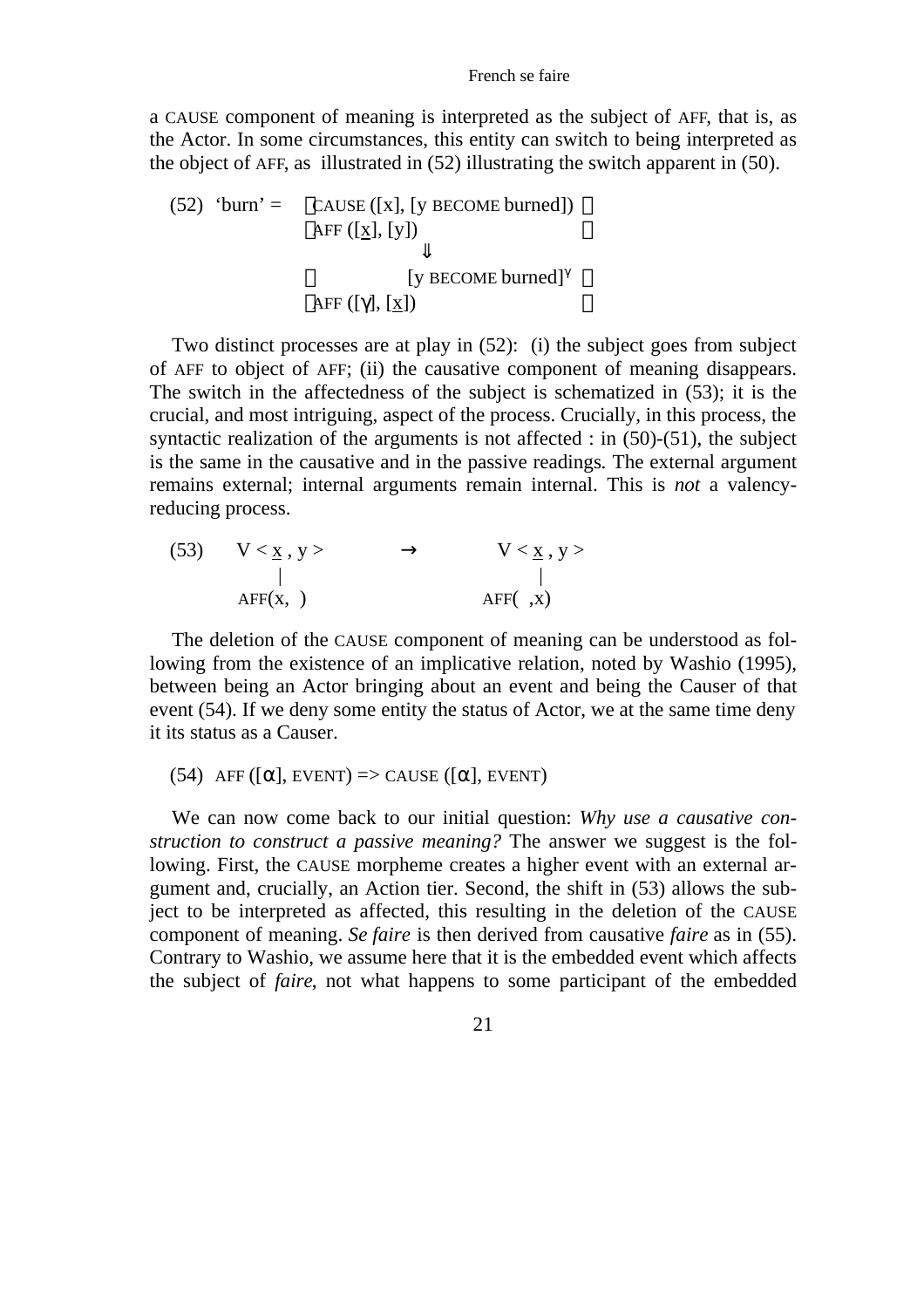event.

(55) 'faire' = 
$$
CAUSE ([x], [_{event} ... ])
$$
  
AFF ([x], [ ])  
'se faire' = 
$$
[_{event} ... ]
$$
  
AFF ([ ], [x])

Reinterpreted in structural terms, this analysis requires the V head of the higher VP shell to carry, not the thematic information CAUSE, but the action information AFF. The higher VP shell provided by *faire* has, in the unmarked case, an external argument which is an Actor, and therefore a Causer of the embedded event. The process in (53), which reverses the affectedness of the subject, gives rise to a reading where the subject is affected by the embedded event.



We attribute the included reading of the subject of *faire* to *se.* By binding some object in the embedded VP and by coindexing it with the subject of *faire*, *se* ensures that the subject of *faire* is related to some participant of the subordinate event.

Thus, the passive reading of *se faire* has the following characteristics, minimally distinct from those of the passive constructions discussed by Huang (1999). It is this confluence of characteristics that yields the passive reading.

- (57) a. The subject of the higher verb *faire* is interpreted as affected by the lower event as a result of (53).
	- b. There is a missing NP within the embedded VP.
	- c. The reflexive clitic on *faire* binds the missing NP and is coindexed with the subject of *faire*.

The exact conditions triggering/allowing the reversal of affectedness sche-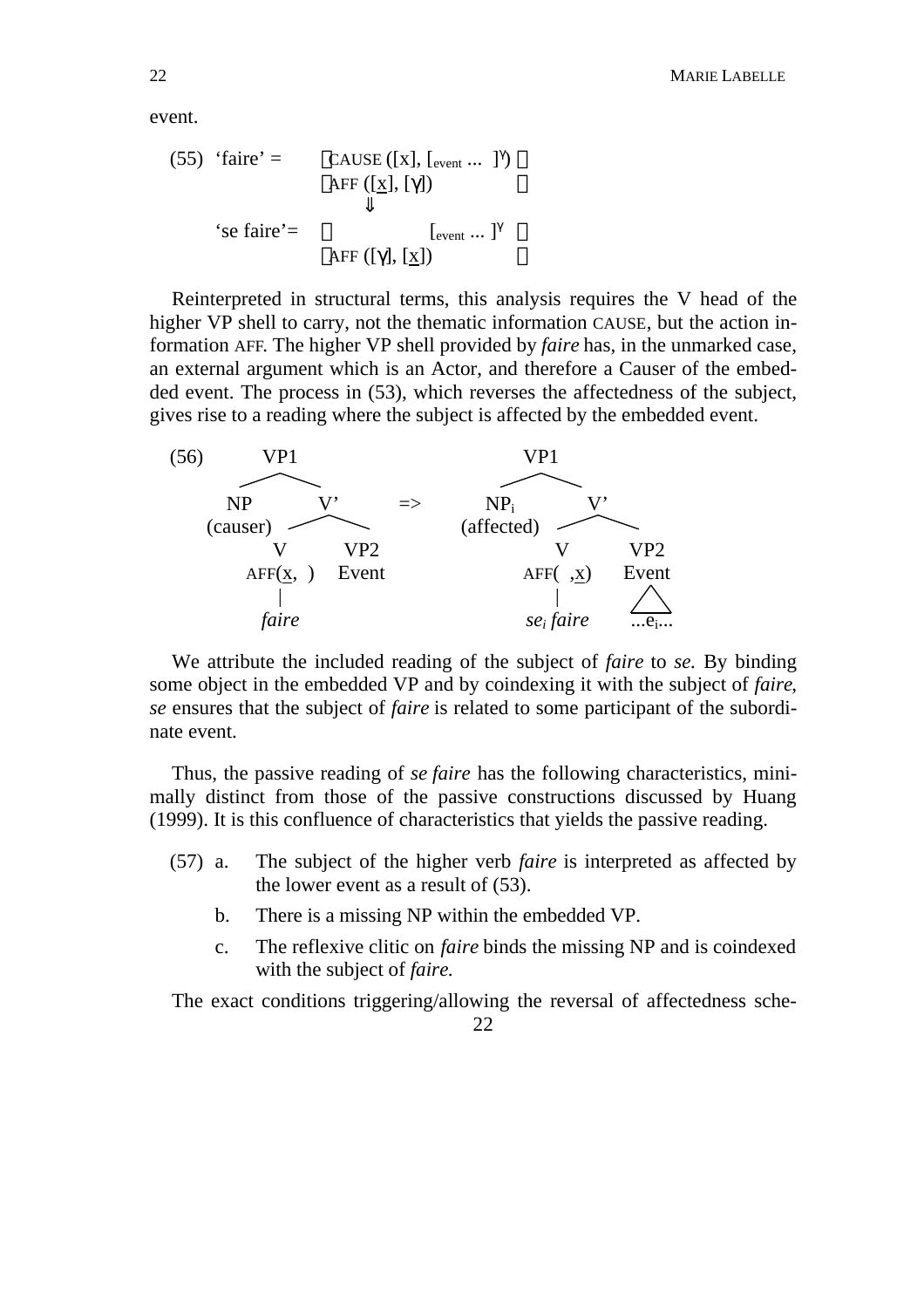#### French se faire

matized in (53) are intriguing and clearly deserve a deeper investigation. In the case of *se faire* the reflexive clitic is probably a triggering a factor, because, in general, *se* signals that the surface subject of the verb on which it appears is affected by the event; this is the case in ergative reflexives, middles, and even in true reflexives. But, we saw with (50)-(51) that a reversal of affectedness can happen even in the absence of a reflexive clitic.

Could it be that the reversal of affectedness discussed above is simply some kind of bleaching of the causative verb? There is a difference. According to Huang (1999, ex. 106), in Taiwanese, the causative sentence can carry a variety of interpretations, from a strong causative reading to a weak causative (*let*) reading to a passive reading, direct or indirect. The existence of a weak causative reading in Taiwanese suggests that there is a gradual bleaching of the causative meaning in that language. With *se faire*, however, there is no weak causative reading. The subject of *se faire* is interpreted either as a Causer or as an affected entity. There is no intermediate interpretation. Because of that, and given the arguments provided in section 5 against the existence of a CAUSE component of meaning in passive *se faire*, we think that this is a process distinct from a simple bleaching of the causative reading.

## **7. Conclusion**

In this paper, we have shown that, to the typology of passive constructions attempted by Huang (1999), we can add a fourth strategy: binding by a reflexive clitic. In *se faire*:

- the missing NP in the embedded event is an ACC/DAT object bound by a reflexive clitic;
- the coindexation of the surface subject with the missing NP is obtained via the reflexive clitic.

We also showed that the passive reading of *se faire* results from a deletion of the CAUSE component of meaning of the verb, which nevertheless retains its external argument. This deletion of CAUSE accompanies a reversal of affectedness for the subject. The consequence is that the external argument of *faire* is interpreted as being affected by the event. If we are right that *se faire* results from a reversal of affectedness for the external argument, we must ask what the triggering factors are for this process, and how it fits within the general pattern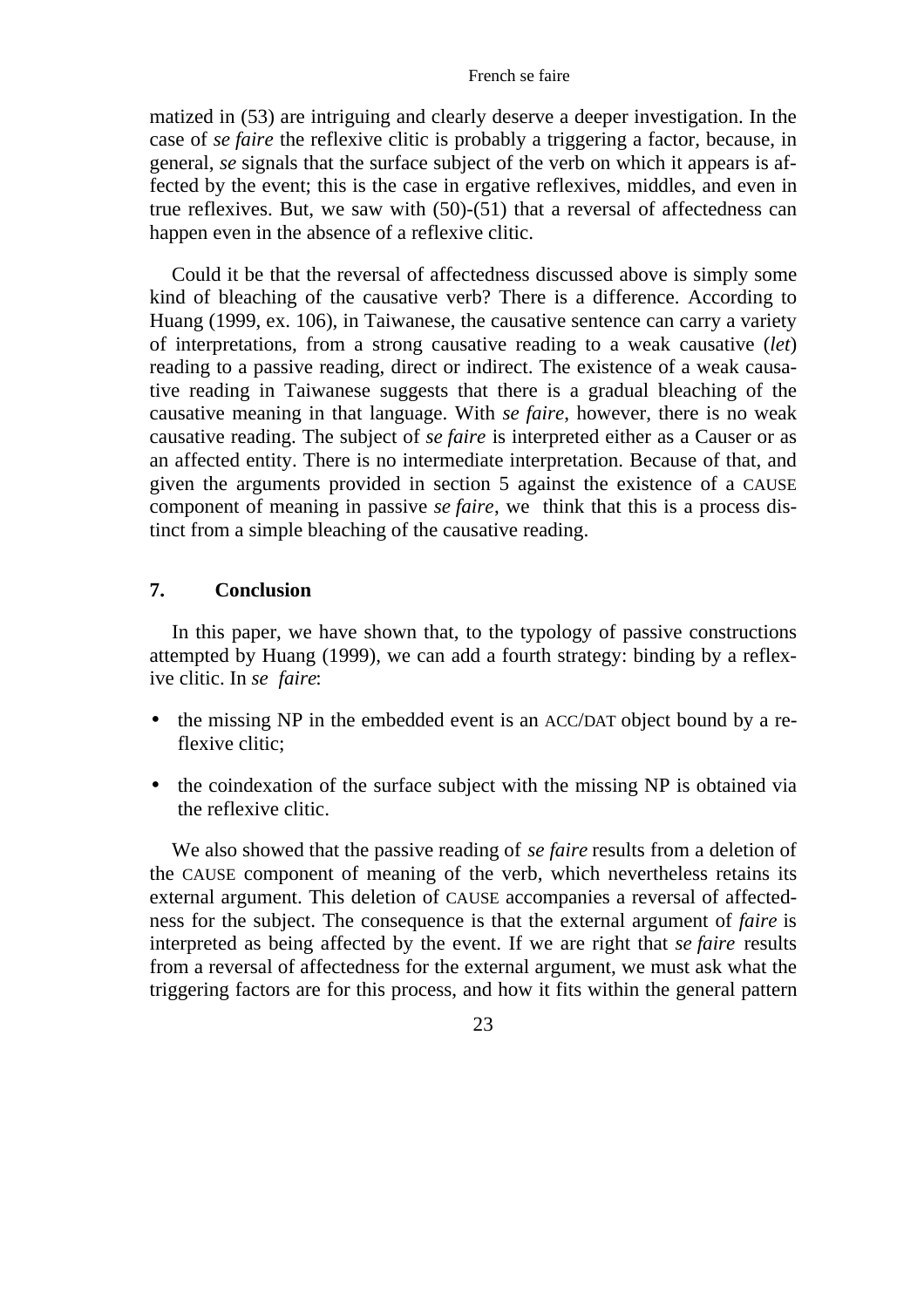of lexical semantics.

We must stress that, while it has been shown that, in French, the passive interpretation should be derived from the causative one, we do not claim that this is the case in every language and in every causative-passive alternation.

labelle.marie@uqam.ca

### **Notes**

<sup>1</sup> We thank Taro Kageyama for allowing us the opportunity to present this work at LP2002.

<sup>2</sup> Martin 2002 proposes that the *by*-phrase in *se faire* is an Effector rather than an Agent; it doesn't have to be volitional. This does not change the main point of the argument.

<sup>3</sup>In fact, Martin claims that, with *se faire*, the speaker is committed at least to the *partial* truth of the second event, on the basis of the acceptability of (i). But in (i), the only interpretation of *se faire* is causative: 'he' had someone drive him to the station (and not 'he was driven to the station'). When *se faire* has truly a passive meaning, the embedded event is always asserted.

(i) Il s'est fait conduire à la gare, mais il a très vite changé de destination quand il a su ce qui s'y passait.

'He *se faire* drive to the station, but he quickly changed destination when he learned what was happening there.'

Martin also claims that the cause present in *se faire* can be reduced to the fact that fate caused the event to happen; this is a doubtful move, as it stretches the notion of cause to the point of voiding it of content.

<sup>4</sup>The stylistic difference between the canonical passive and passive *se faire* could perhaps follow from the analysis proposed in section 6 where, with passive *se faire*, the subject gets a theta-role Affected from the main verb on top of the role it has in the subordinate event. In the passive, the subject has only the theta role obtained in the object position from which it is raised. The reflexive construction could for example be preferred over the passive construction when the subject is emotionally affected by the event.

### **References**

Bat-Zeev Shyldkrot, Hava. 1980. *Les constructions de voir auxiliaire.* Doctoral dissertation, Université de Paris - Vincennes.

Bat-Zeev Shyldkrot, Hava. 1984. La concurrence entre la proposition conjonc-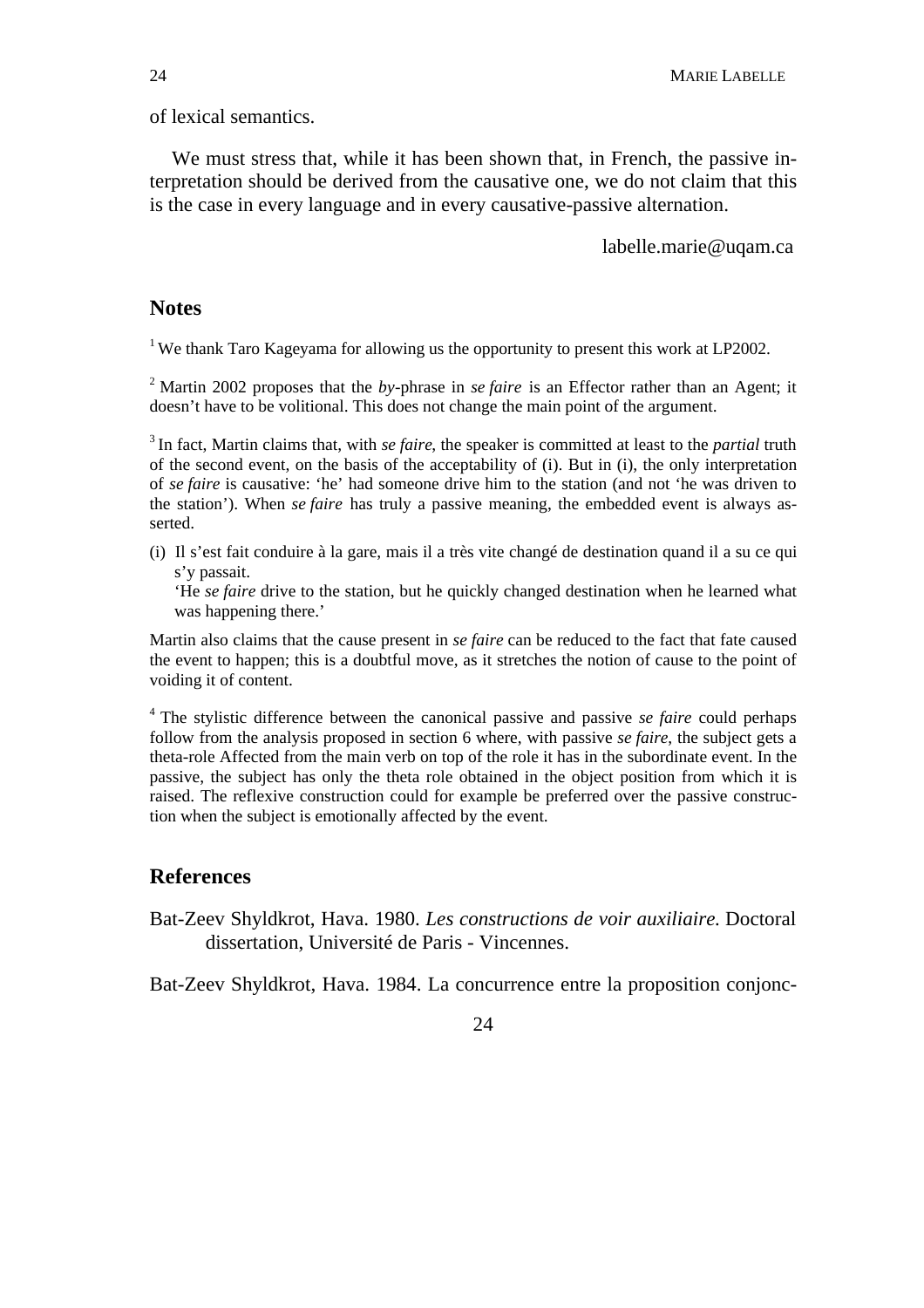tive et *voir* + la proposition infinitive. *The French Review* LVIII:2, 202- 214.

- Chomsky, Noam. 1995. Bare phrase structure. In G. Webelhuth (ed.) *Government and Binding Theory and the Minimalist Programme*. Oxford : Blackwell, 383-440.
- Cocheyras, J. 1968. Un nouvel outil grammatical en français moderne: le verbe *voir*. *Le français moderne* 36, 219-225.
- Gaatone, David. 1983. Le désagréable dans la syntaxe. *Revue Romane* 18:2, 161-174.
- Haegeman, Liliane. 1985. The *get-*passive and Burzio's generalization. *Lingua*, 53-77.
- Huang, C.-T. James. 1999. Chinese Passives in Comparative Perspective. *Tsing Hua Journal of Chinese Studies*. (downloadable from: http://aris.ss.uci.edu/ling/personnel/jhuang.html)
- Jackendoff, Ray. 1990. *Semantic Structures*. MIT Press, Cambridge.
- Kim, Kyunghwan. 1994. Adversity and retained object passive constructions. In Noriko Akatsuka (ed.) *Japanese/Korean Linguistics* 4: 331-346.
- Kupferman, Lucien. 1995. La construction passive en *se faire*. *French Language Studies* 5, 57-83.
- Martin, Fabienne. 2002. La construction 'se faire+infinitif' et les verbes psychologiques. In J. Chuquet & M. Paillard (eds.), *Morphosyntaxe du lexique 1, catégorisation et mise en discours*. *Travaux linguistiques du Cerlico* 15, 212-241. Rennes : Presses Universitaires de Rennes.
- Pylkkänen, Liina. 1999. Causation and external arguments. *MIT Working Papers in Linguistics* 35, 161-183.
- Pylkkänen, Liina. 2000. Deriving adversity. *WCCFL 19 Proceedings*, ed. Roger Billerey et al., pp. Somerville, MA: Cascadilla Press.
- Tasmowski-De Ryck, Liliane & van Oevelen, Hildegard. 1987. Le causatif pronominal. *Revue romane* 22 (1): 40-58.